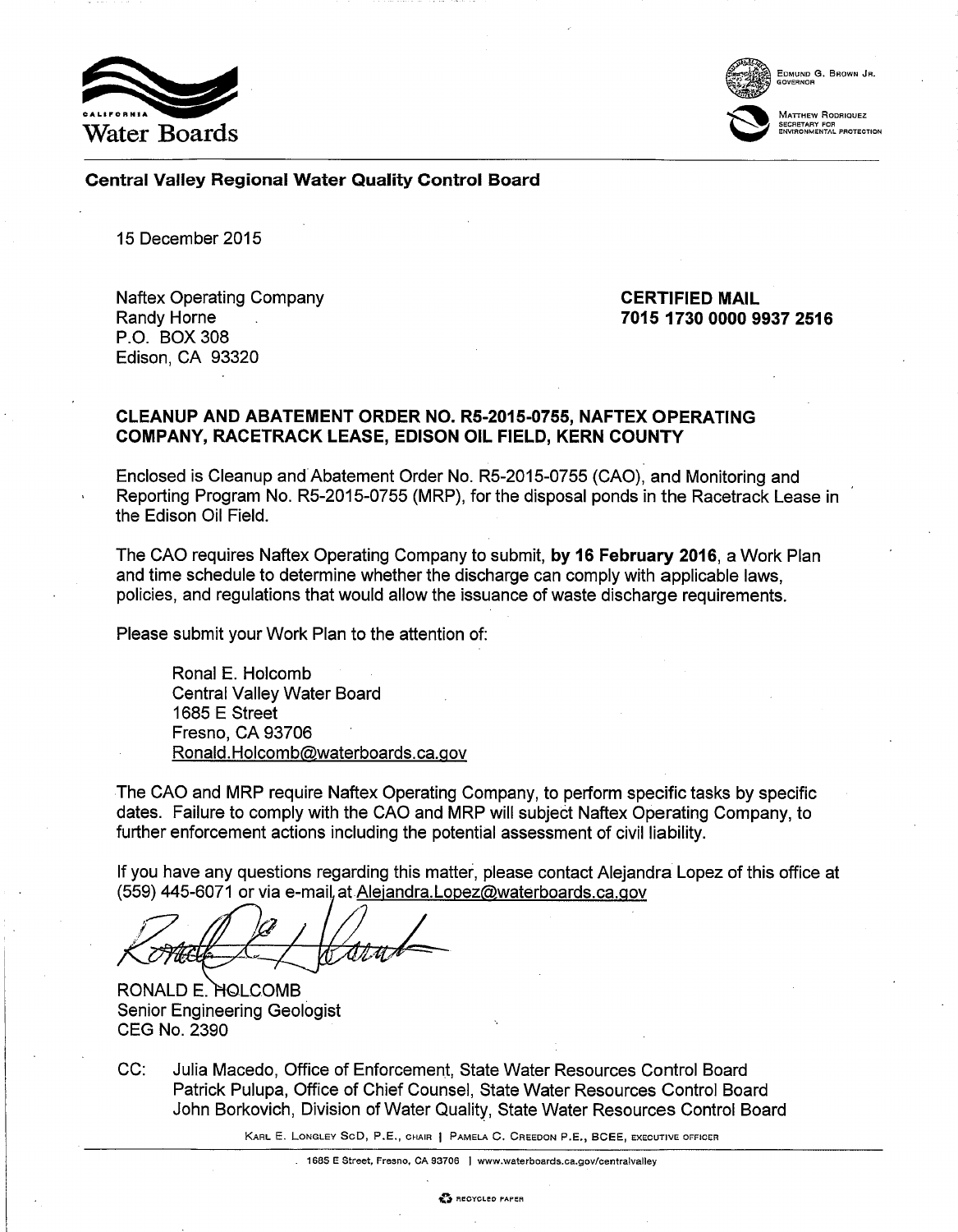# **CALIFORNIA REGIONAL WATER QUALITY CONTROL BOARD CENTRAL VALLEY REGION**

## **CLEANUP AND ABATEMENT ORDER NO. R5-2015-0755 NAFTEX OPERATING COMPANY RACETRACK LEASE EDISON OIL FIELD, KERN COUNTY**

The California Regional Water Quality Control Board, Central Valley Region (hereafter Central Valley Water Board), finds that:

- 1. Naftex Operating Company (hereinafter Discharger), operates the Racetrack Lease a petroleum production wastewater discharge facility in the Edison Oil Field (hereinafter Facility). The Facility is located in Bakersfield in the southeast quarter of Section 27, T29S, R29E, MDB&M.
- 2. The Facility contains three surface impoundments (ponds). One is a dry unlined pond used for catastrophic tank failure containment only. The second is a lined pond (hereafter lined pond) used for wastewater disposal during upset conditions. A smaller unlined brine wastewater pond (hereafter brine pond) with a tank in it has been observed containing fluid in December 2005, April 2011, March 2015, and July 2015. Wastewater is separated from the extracted crude oil and is then recycled for enhanced oil recovery (EOR) activities. Remaining wastewater is disposed of via two class II injection wells. The brine pond is 100 feet southeast of the lined pond and was used for brine solution overflow, a waste from EOR activities. The lined pond dimensions are 130 feet by 110 feet wide by 10 feet deep. The brine pond is approximately 65 feet long by 35 feet wide and of unknown depth. On 4 August 2015, the brine pond overflow discharge pipe was disconnected from the three salt water tanks pipelines and will reportedly no longer receive wastewater discharges.
- 3. Approximately 11,500 barrels per day of produced oil and water originating from both Sections 26 (Claflin Lease) and Section 27 (Racetrack Lease) flow into the Racetrack Lease production Facility. Approximately 500 barrels are oil and 11,000 barrels are wastewater. The two injection wells each accept approximately 2,500 barrels of wastewater per day (5,000 BWPD). The Water Softening Plant takes the balance of the produced water (6,000 BWPD).
- 4. On 6 November 2014, the Discharger submitted a Notice of Intent to be enrolled under the Edison Oil Field General Waste Discharge Requirements Order 92-110 for the discharge of petroleum production wastewater to the lined pond. A Notice of Applicability has not been issued to the Discharger for the reasons described in Findings 20 through Finding 26 below.
- 5. This Order contains a time schedule to achieve compliance with the California Water Code (Water Code) and the *Water Quality Control Plan for the Tulare Lake Basin Second Edition, Revised January 2004* (Basin Plan), and requires that by 31 December 2016, the Discharger demonstrate that the discharge to these ponds can comply with the applicable laws, policies, and regulations or the discharge will have to cease by that date.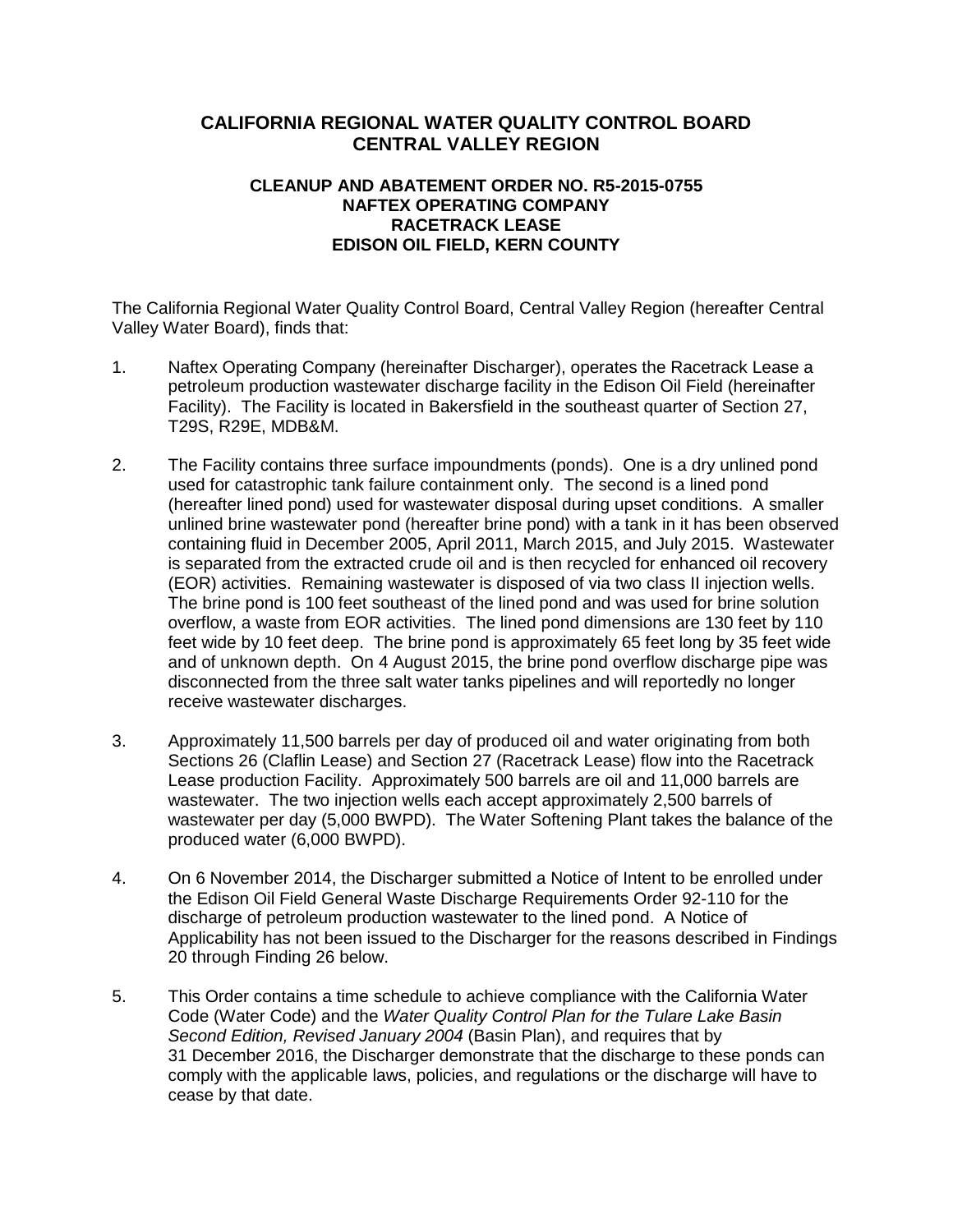- 6. The Basin Plan designates beneficial uses, establishes water quality objectives, and contains implementation plans and policies for all waters of the Basin.
- 7. Facility surface drainage is to the southwest. Site is located in the Kern Uplands Hydrologic Area (558.90), and drains into the Arvin–Wheeler Ridge Hydrologic Area (557.30). The two areas are part of the South Valley Floor Hydrologic Unit, of the Tulare Lake Basin. The designated beneficial uses of Valley Floor Waters, as specified in the Basin Plan, are agricultural supply; industrial service and process supply; water contact and non-contact water recreation; warm fresh water habitat; wildlife habitat; preservation of rare, threatened and endangered species; and groundwater recharge.
- 8. The Facility is in the Kern County Basin Hydrologic Unit, Detailed Analysis Unit (DAU) 258 on the border with DAU 257. The designated beneficial uses of the groundwater, as specified in the Basin Plan for DAU 258 are municipal and domestic water supply, agricultural supply, industrial service supply, and process supply. The designated beneficial uses of the groundwater, as specified in the Basin Plan for DAU 257 are municipal and domestic water supply, agricultural supply, industrial service supply, and water contact recreation supply.
- 9. General Order 92-110 and the Basin Plan set forth the following specific waste constituent limits for discharges of oil field wastewater to unlined ponds overlying groundwater with existing and future probable beneficial uses which are:

| Constituent                   | Limitation Units |                                     |
|-------------------------------|------------------|-------------------------------------|
| Electrical Conductivity (EC): | 1000             | micromhos per centimeter (umhos/cm) |
| Chloride:                     | <b>200</b>       | milligrams per liter (mg/L)         |
| Boron:                        |                  | mg/L                                |

- 10. The Basin Plan allows discharges of oil field wastewater that exceed the above maximum salinity limits to unlined ponds, stream channels, or surface waters if the Discharger successfully demonstrates to the Central Valley Water Board in a public hearing that the proposed discharge will not substantially affect water quality nor cause a violation of water quality objectives.
- 11. On 10 June 2014, the Central Valley Water Board issued a Notice of Violation (NOV) to the Discharger for the Facility. The NOV was the result of an inspection conducted on 16 April 2014. The NOV alleged that the discharge was in violation of Section 13260 of the California Water Code for failing to submit a Report of Waste Discharge. Discharging waste that could affect the quality of waters of the State without obtaining WDRs is a violation of Sections 13260 and 13264 of the California Water Code.
- 12. On 23 April 2015, the Central Valley Water Board issued a letter to the Discharger entitled California Water Code Directive Pursuant to Section 13267. It required the Discharger to submit a technical report that includes Oil production Lease information, wastewater disposal practices, and wastewater discharge analytical data. The technical report was due by 7 July 2015 and was received on 10 July 2015.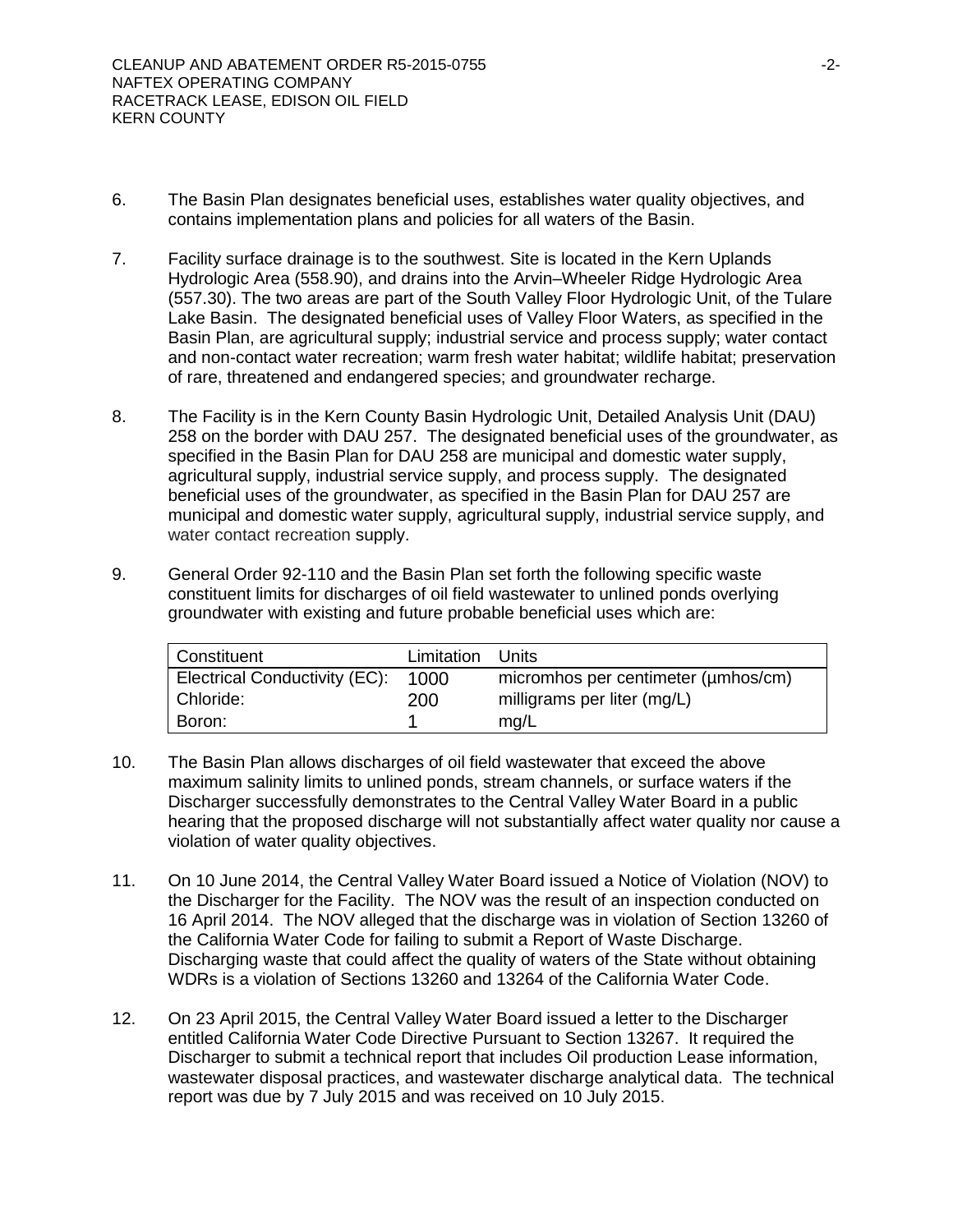$\overline{a}$ 

- 13. This Cleanup and Abatement Order is based upon: 1) Chapter 5, Enforcement and Implementation commencing with section 13300, of the Porter-Cologne Water Quality Control Act (Water Code Division 7, commencing with section 13000); 2) Water Code section 13267<sup>1</sup>, Investigations; inspections, Chapter 4, Regional Water Quality Control; 3) all applicable provisions of the Basin Plan including beneficial uses, water quality objectives, and implementation plans; 4) California State Water Resources Control Board (State Water Board) Resolution No. 68-16 (*Statement of Policy with Respect to Maintaining High Quality of Waters in California*); 5) State Water Board Resolution No. 92-49 (*Policies and Procedures for Investigation and Cleanup and Abatement of Discharges Under Water Code section 13304*); and 6) all other applicable legal authority.
- 14. New regulations in the California Code of Regulations (CCR), title 14 concerning well stimulation treatment went into effect on 1 July 2015.
- 15. CCR title 14, section 1761(a) defines well stimulation treatment as treatment of a well designed to enhance oil and gas production or recovery by increasing the permeability of the formation. Examples of well stimulation treatments include hydraulic fracturing, acid fracturing, and acid matrix stimulation. Well stimulation treatment does not include routine well cleanout work; routine well maintenance; routine treatment for the purpose of removal of formation damage due to drilling; bottom hole pressure surveys; routine activities that do not affect the integrity of the well or the formation; the removal of scale or precipitate from the perforations, casing, or tubing; a gravel pack treatment that does not exceed the formation fracture gradient; or a treatment that involves emplacing acid in a well and that uses a volume of fluid that is less than the Acid Volume Threshold for the operation and is below the formation fracture gradient.
- 16. CCR, title 14, section 1786(a) states that operators shall not store well stimulation treatment fluids, including produced water from a well that has undergone well stimulation treatment, in sumps or pits.
- 17. Pursuant to Senate Bill 4 (Pavley 2013), the California Natural Resources Agency commissioned the California Council on Science and Technology (CCST) to conduct an independent scientific assessment of well stimulation treatments, including hydraulic fracturing, in California. CCST's assessment concluded that produced water from stimulated wells will contain well stimulation chemicals or their reaction by-products and

<sup>&</sup>lt;sup>1</sup> Water Code section 13267, subdivision (b)(1) states: "In conducting an investigation specified in subdivision (a), the regional board may require that any person who has discharged, discharges, or is suspected of having discharged or discharging, or who proposes to discharge waste within its region, or any citizen or domiciliary, or political agency or entity of this state who has discharged, discharges, or is suspected of having discharged or discharging, or who proposes to discharge, waste outside of its region that could affect the quality of waters within its region shall furnish, under penalty of perjury, technical or monitoring program reports which the regional board requires. The burden, including costs, of these reports shall bear a reasonable relationship to the need for the report and the benefits to be obtained from the reports. In requiring those reports, the regional board shall provide the person with a written explanation with regard to the need for the reports, and shall identify the evidence that supports requiring that person to provide the reports."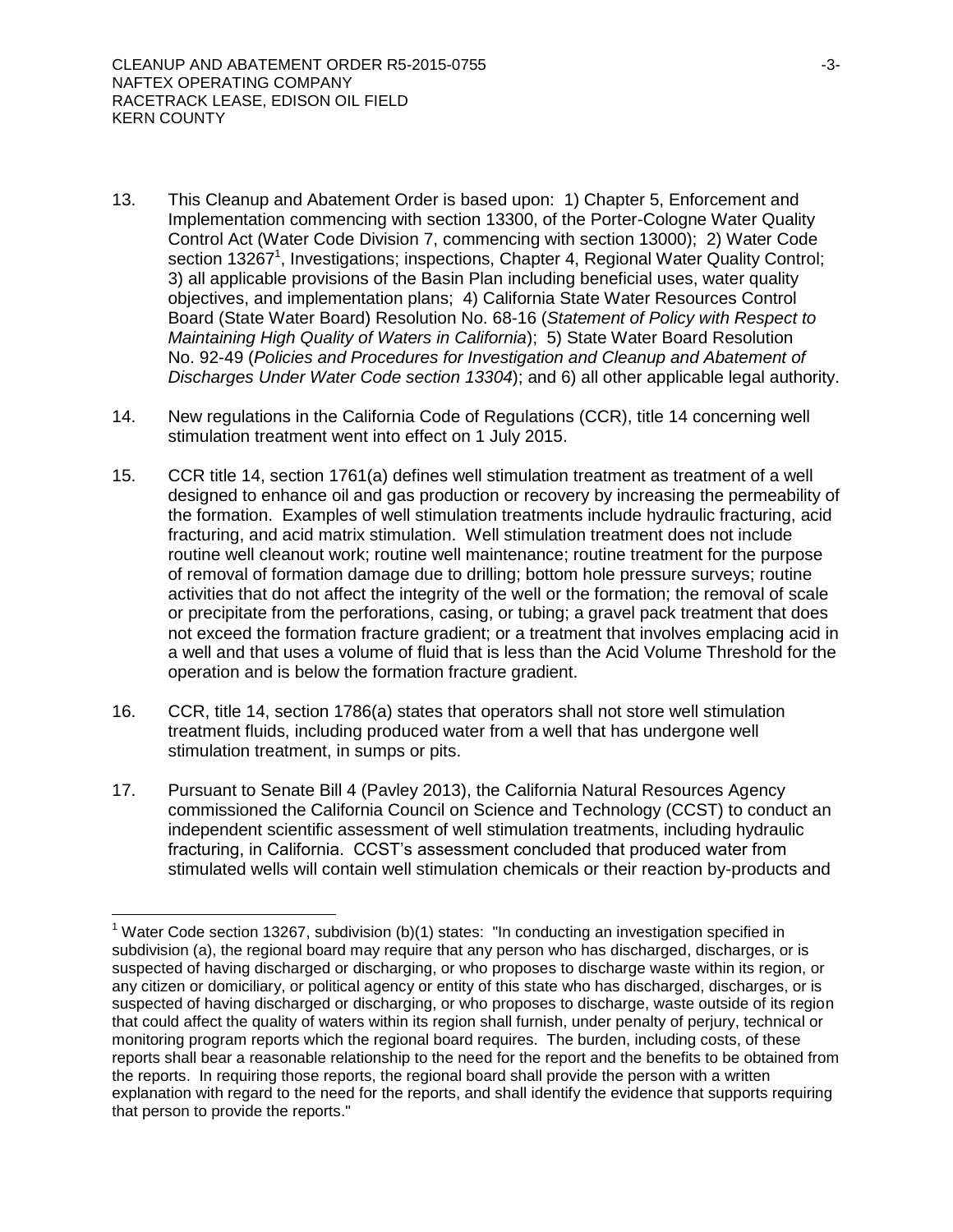that reuse of produced water for irrigation of crops could be a mechanism for release of well stimulation chemicals to the environment.

- 18. Placement of sand or gravel filter packs using pressurized high viscosity fluids (commonly called frac-packing) is a practice that may not meet the strict definition of well stimulation under CCR, title 14, but that employs similar chemicals or their reaction byproducts as those associated with well stimulation activities. Thus discharge of produced water from frac-packed wells may also provide a mechanism for release of those chemicals to the environment. The CCR amendments are independent prohibitions on certain oil production waste disposal practices, in addition to the Water Code authority.
- 19. Section 13304(a) of the Water Code provides that:

*A person who has discharged or discharges waste into the waters of this state in violation of any waste discharge requirement or other order or prohibition issued by a regional board or the state board, or who has caused or permitted, causes or permits, or threatens to cause or permit any waste to be discharged or deposited where it is, or probably will be, discharged into the waters of the state and creates, or threatens to create, a condition of pollution or nuisance, shall upon order of the regional board, clean up the waste or abate the effects of the waste, or, in the case of threatened pollution or nuisance, take other necessary remedial action, including, but not limited to, overseeing cleanup and abatement efforts. A cleanup and abatement order issued by the state board or a regional board may require the provision of, or payment for, uninterrupted replacement water service, which may include wellhead treatment, to each affected public water supplier or private well owner. Upon failure of a person to comply with the cleanup or abatement order, the Attorney General, at the request of the board, shall petition the superior court for that county for the issuance of an injunction requiring the person to comply with the order. In the suit, the court shall have jurisdiction to grant a prohibitory or mandatory injunction, either preliminary or permanent, as the facts may warrant.*

20. Oil field produced water can contain elevated concentrations of general minerals (especially total dissolved solids and chloride), metals (i.e., arsenic), trace elements (i.e., boron, strontium, thallium, lithium, etc.), petroleum hydrocarbons, polynuclear aromatic hydrocarbons (PAHs), volatile organic compounds (VOCs, i.e., benzene, toluene, ethylbenzene, and xylenes [BTEX]), and radionuclides. The unauthorized discharge of waste containing oil field waste constituents to ground and/or groundwater creates, or threatens to create, a condition of pollution in groundwater, and may result in the degradation of water quality.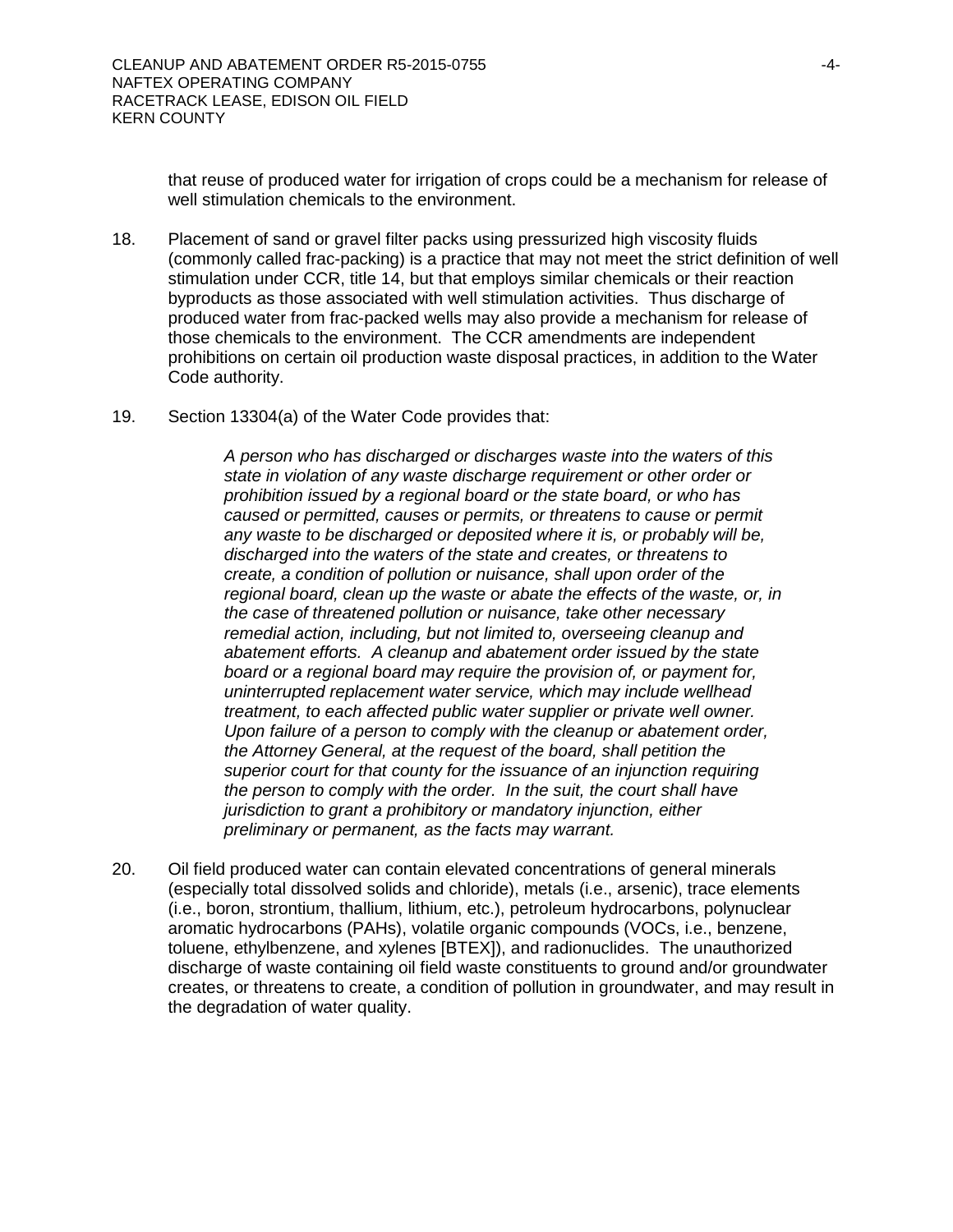21. A wastewater sample was collected from a Facility wastewater tank on 16 April 2014 during an inspection by Ryan K West of the Central Valley Regional Water Quality Control Board. The analytical results were:

| Constituent                  | Concentration | Units    |
|------------------------------|---------------|----------|
| EC:                          | 960           | µmbos/cm |
| Total Dissolved Solids(TDS): | 630           | mg/L     |
| Chloride:                    | 110           | mg/L     |
| Boron:                       | 1.0           | mg/L     |

A wastewater sample was collected from the lined pond on 30 April 2015 by Rick E Ogletree of BC Laboratories, Inc. The analytical results were:

| Constituent | Concentration | Units    |
|-------------|---------------|----------|
| EC:         | Not reported  | µmbos/cm |
| TDS:        | 1,100         | mg/L     |
| Chloride:   | 310           | mg/L     |
| Boron:      | 1.9           | mq/L     |

A wastewater sample was collected from the unlined brine pond on 17 July 2015 by Rick E Ogletree of BC Laboratories, Inc. The analytical results were:

| Constituent | Concentration | Units    |
|-------------|---------------|----------|
| EC:         | 2,070         | µmbos/cm |
| TDS:        | 1,300         | mg/L     |
| Chloride:   | 310           | mg/L     |
| Boron:      | 3.1           | mg/L     |

The brine pond was disconnected from the three brine stock tanks on 4 August 2015. Discharge to the brine pond is not authorized. The brine pond in the Racetrack Lease contains residual waste from brine water discharges that may pose a threat to groundwater if mobilized by the addition of stormwater, wastewater, or other liquids.

- 22. Underlying groundwater may be degraded if mixed with oil field wastewater. Oil field wastewater constituents could impair the groundwater for municipal and domestic supply and agricultural supply uses.
- 23. Lands surrounding the facility are used for oil field production. Approximately 850 feet south of the Facility, land uses are a mixture of oil field production and agriculture.
- 24. An investigation is necessary to determine whether the discharge of wastewater has caused or threatens to cause a condition of pollution in groundwater or the development of nuisance conditions.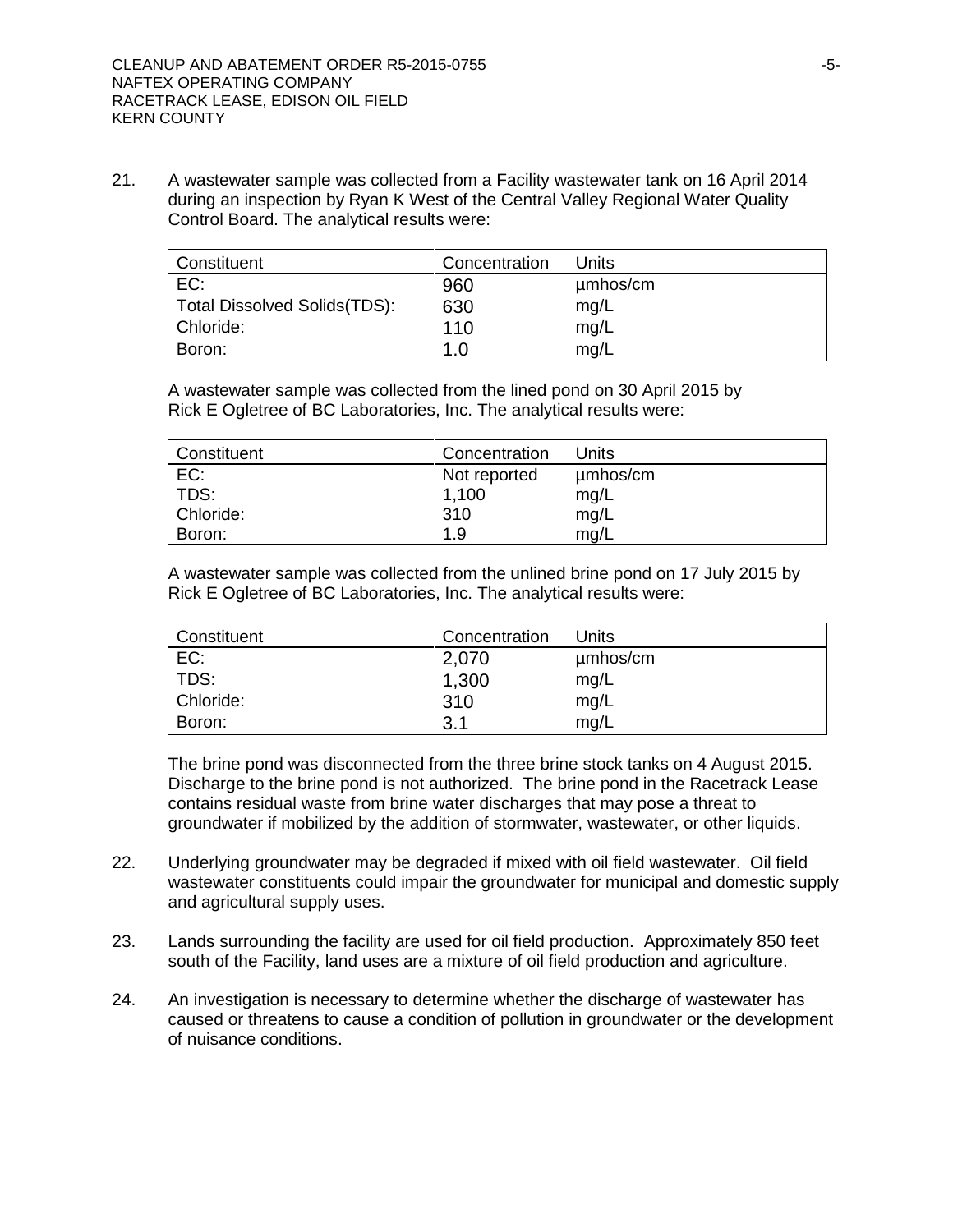25. A groundwater well located approximately 370 feet northeast from the lined pond within the Facility was sampled on 25 September 1957. The results were:

| Constituent | Concentration | Units    |
|-------------|---------------|----------|
| TDS:        | 548           | mg/L     |
| EC:         | 892           | µmbos/cm |
| Chloride:   | 130           | mg/L     |
| Boron:      | 0.51          | mg/L     |

A groundwater well located approximately 690 feet south from the lined pond was sampled on 25 September 1957. The results were:

| Constituent | Concentration | Units    |
|-------------|---------------|----------|
| TDS:        | Not reported  | mg/L     |
| EC:         | 892           | umhos/cm |
| Chloride:   | 128           | mg/L     |
| Boron:      | 0.51          | mq/L     |

The native groundwater is of good quality and is below waste constituent limits for discharges of oil field wastewater to unlined ponds set in the Basin Plan.

- 26. Findings 20 through Finding 25 indicate that:
	- a. Discharges to the unlined brine pond at the site exceeded Basin Plan limits,
	- b. Produced water in the lined pond exceed Basin Plan limits,
	- c. Historical data of groundwater beneath the site indicate the existence of good groundwater quality that has been below Basin Plan limits, and
	- d. Discharges from the Facility threaten to degrade groundwater with designated beneficial uses of municipal and domestic supply, agricultural supply, and industrial service supply, with excessive amounts of EC, chloride, boron and possibly other constituents associated with oil production wastewater.
- 27. The following actions will determine the threat and/or impacts to groundwater as a result of the discharges at the Facility in violation of the Water Code:
	- a. Development of a work plan to conduct a hydrogeological site characterization and assess potential groundwater degradation by discharges from this facility;
	- b. Documentation of the average monthly volume of wastewater discharged to the ponds during the previous year will be submitted, and continued discharge during the investigation will not exceed the average monthly discharge volume calculated over the past five years; and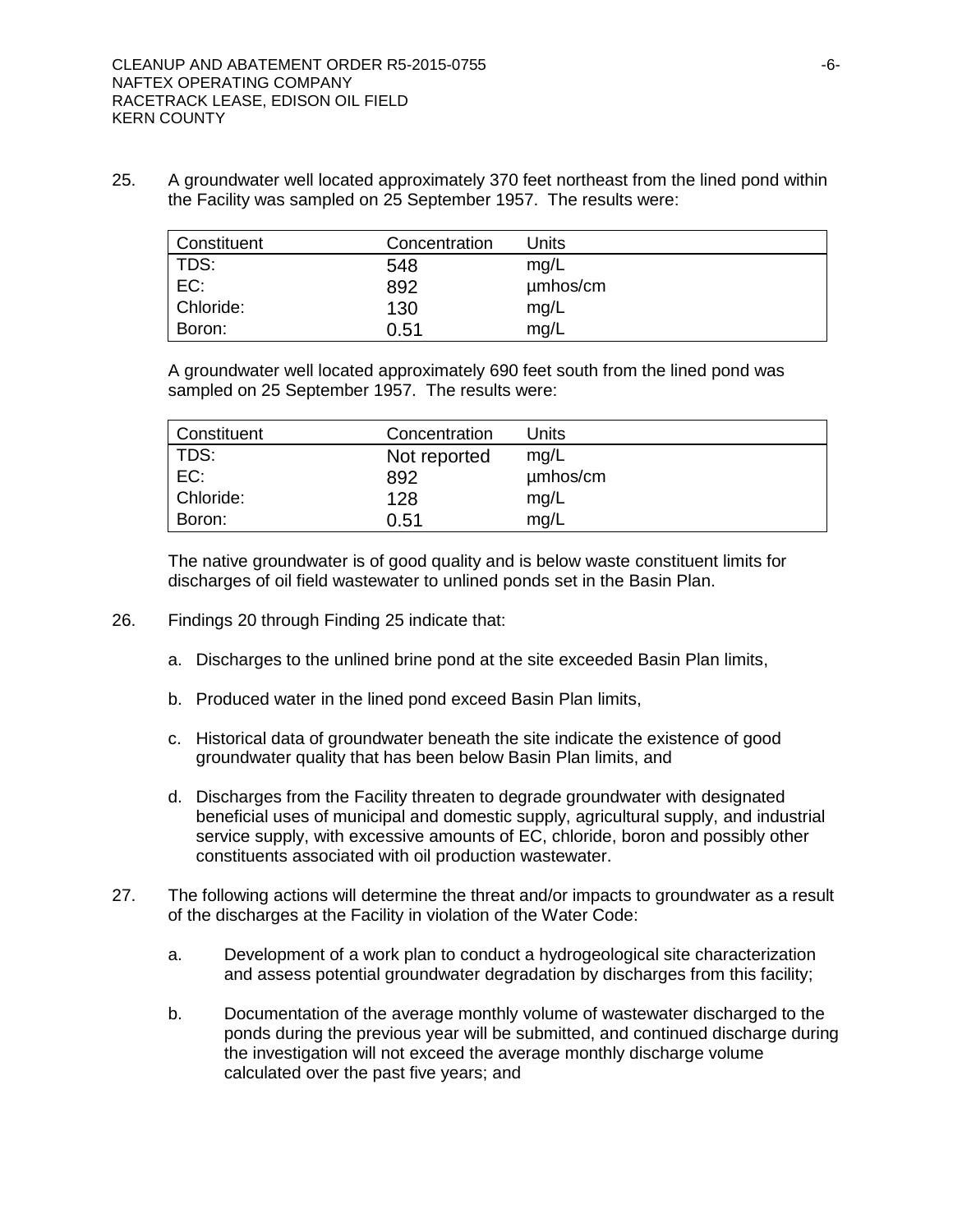- c. This Order requires that if degradation of groundwater due to discharge from any of the ponds is documented, then a work plan to delineate the nature and extent of the release and a plan to remediate the effects of the release must be submitted.
- 28. The deliverables ordered herein (work plans, signing up for WDRs, investigations, etc. as necessary) are needed to provide information to the Central Valley Water Board regarding (a) the nature and extent of the discharge, (b) the nature and extent of pollution conditions in State waters created by the discharge, (c) the threat to public health posed by the discharge, and (d) appropriate cleanup and abatement measures. The deliverables will enable the Discharger, with concurrence from the Central Valley Water Board, to determine the vertical and lateral extent of the discharge, ascertain whether the condition of pollution poses a threat to human health in the vicinity of the Facility, and provide technical information to determine the cleanup and abatement measures necessary to bring the Site into compliance with applicable water quality standards. Based on the nature and possible consequences of the discharges, including impacts to groundwater supply, the burden of providing the required information, including costs, bears a reasonable relationship to the need for the required reports, and the benefits to be obtained from the reports. The deadlines set forth herein are reasonable given the need to investigate the potential threat to groundwater quality.
- 29. In accordance with Water Code section 13267(b), these findings provide the Discharger with a written explanation with regard to the need for remedial action and reports, and identify the evidence that supports the requirement to implement investigative activities, to implement cleanup and abatement activities if needed, and to submit the reports. The Discharger operates the Facility which is subject to this Cleanup and Abatement Order. The technical and monitoring reports required by this Order are necessary to determine compliance with this Cleanup and Abatement Order.
- 30. Issuance of this Cleanup and Abatement Order is being taken for the protection of the environment and as such is exempt from provisions of the California Environmental Quality Act (CEQA) (Public Resources Code section 21000 et seq.) in accordance with California Code of Regulations, title 14, sections 15061(b)(3), 15306, 15307, 15308, and 15321. This Cleanup and Abatement Order generally requires the Discharger to submit plans for approval prior to implementation of investigative and, if necessary, cleanup activities at the Facility. Mere submission of plans is exempt from CEQA as submission will not cause a direct or indirect physical change in the environment and/or is an activity that cannot possibly have a significant effect on the environment. CEQA review at this time would be premature and speculative, as there is not enough information concerning the Discharger's proposed remedial activities and possible associated environmental impacts. If the Central Valley Water Board determines that implementation of any plan required by this Cleanup and Abatement Order will have a significant effect on the environment, the Central Valley Water Board will conduct the necessary and appropriate environmental review prior to the Executive Officer's approval of the applicable plan.
- 31. The Discharger will bear the costs, including the Central Valley Water Board's costs, of determining whether implementation of any plan required by this Cleanup and Abatement Order will have a significant effect on the environment and, if so, in preparing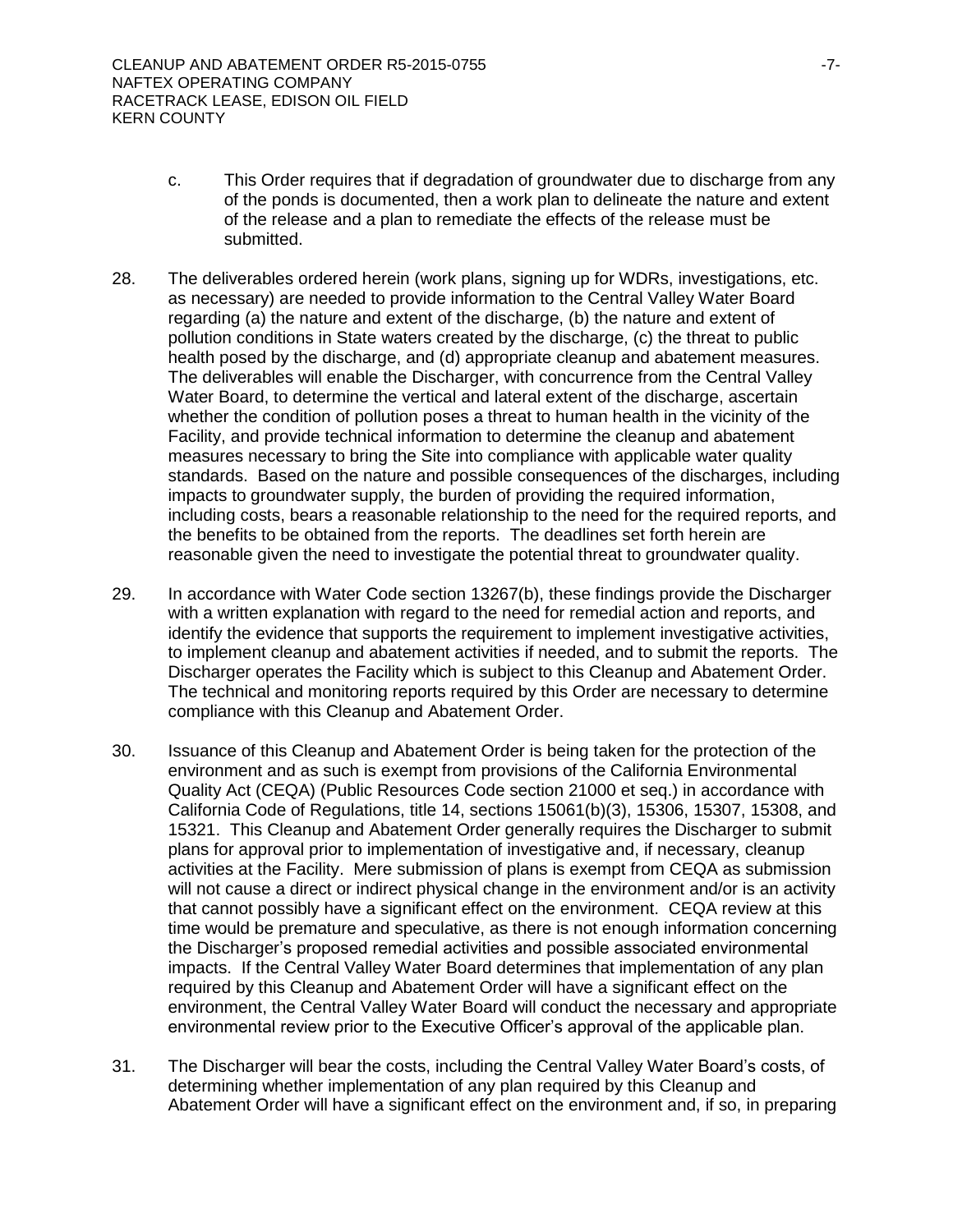and handing any documents necessary for environmental review. If necessary, the Discharger and a consultant acceptable to the Central Valley Water Board shall enter into a memorandum of understanding with the Central Valley Water Board regarding such costs prior to undertaking any environmental review.

**IT IS HEREBY ORDERED** that, pursuant to section 13304 and section 13267 of Division 7 of the California Water Code, Naftex Operating Company shall cease the discharge of wastewater in violation of applicable laws, policies, and regulations, and clean up and abate the condition of unauthorized discharge in accordance with the schedule below:

- 1. By **16 February 2016,** the Discharger shall prepare and submit to the Central Valley Water Board a Work Plan with a time schedule proposed by the Discharger and approved by the Assistant Executive Officer. The schedule shall provide the ability to determine whether the discharge can comply with applicable laws, policies, and regulations that would allow the issuance of waste discharge requirements by 31 October 2016. If issuance of waste discharge requirements is not obtained by 31 December 2016, the discharge shall cease. The Work Plan shall include, but is not limited to, the following tasks:
	- a. Identify all owners of the surface rights and the mineral rights of the Facility.
	- b. Conduct a hydrogeological site characterization to assess the effects of the discharge of oil field wastes (including brine water) on underlying groundwater. The characterization shall be conducted in a manner to utilize acquired information to further assess the impacts of the wastewater discharge on groundwater. If the Discharger demonstrates that the wastes discharged to the ponds cannot affect the quality of underlying groundwater, the Assistant Executive Officer may rescind by signed letter all or part of the requirements to complete the groundwater investigation and groundwater monitoring portions of this Order.
	- c. The hydrogeological characterization, and a determination whether there has been a release of waste constituents to groundwater, shall be consistent with the detection monitoring requirements of Title 27, CCR, section 20005 et seq. (Title 27). This includes the development of a Sampling and Analysis Plan (SAP); the location and installation of groundwater monitoring wells; soil sampling locations (if necessary); and the sampling and analysis methods for groundwater and soil samples, in accordance with Monitoring and Reporting Program No. R5-2015-0755 (MRP), which is attached hereto and made part of this Order;
	- d. Monitoring wells installed for the hydrogeological characterization shall be installed at appropriate depths that will allow the collection of representative groundwater samples. Existing groundwater wells documented to be in appropriate locations, where well depth and construction details can be provided, may be proposed as sampling points;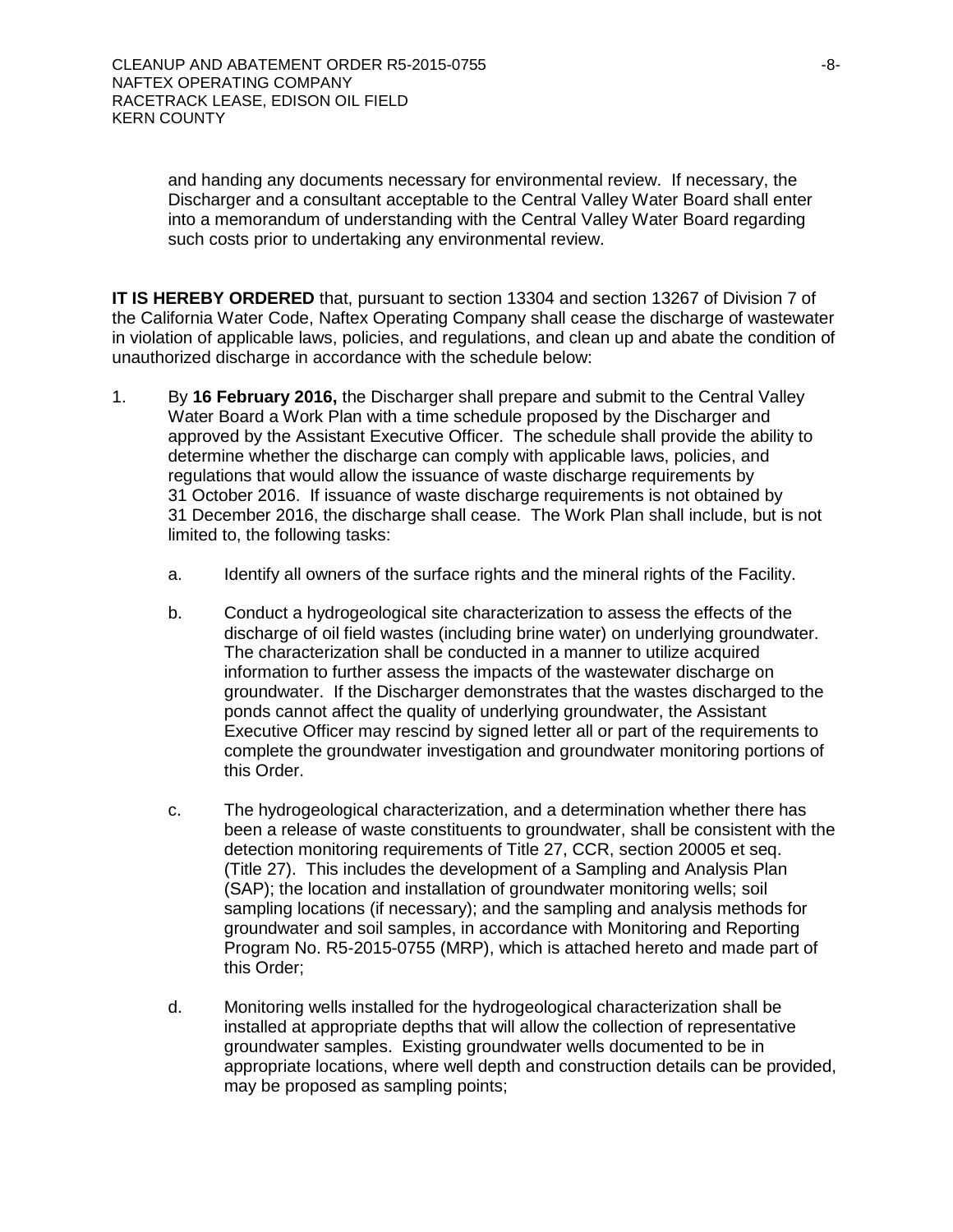- e. Collect and submit representative groundwater and soil samples for laboratory analysis for waste constituents in Monitoring and Reporting Program No. R5-2015-0755 in accordance with a SAP approved by the Assistant Executive Officer;
- f. The methods of analysis and the method detection limits (MDLs) used must be appropriate for the expected concentrations. The laboratory reporting limits (RLs) for all reported monitoring data shall be set no greater than the practical quantitation limit (PQL). MDLs, PQLs and RLs shall be derived by the laboratory for each analytical procedure, according to State of California laboratory accreditation procedures. Analysis with an MDL greater than the most stringent drinking water standard that results in non-detection needs to be reanalyzed with the MDL set lower than the drinking water standard or at the lowest level achievable by the laboratory;
- g. Conduct a well survey to identify all water supply wells within one-mile of the ponds. The Discharger shall sample the identified domestic water supply wells and analyze the samples for the waste constituents listed in Table I of Monitoring and Reporting Program No. R5-2015-0755. If access to private property is needed, requested and denied, a demonstration of that is required;
- h. If the investigation determines that a release of wastewater to groundwater or soils has occurred, the hydrogeological characterization shall include a characterization of the nature and extent of the release consistent with the evaluation monitoring program requirements contained in section 20425 of Title 27;
- i. If the investigation determines that a release of wastewater to groundwater or soils has occurred, then following the characterization of the nature and extent of the release, a groundwater remediation program shall be submitted for Assistant Executive Officer review and approval that is consistent with the corrective action program requirements contained in section 20430 of Title 27. This will entail the preparation of an engineering feasibility study followed by a proposed corrective action program;
- j. Based on information acquired during the hydrogeological site characterization, submit a report of waste discharge (RWD) for preparation of waste discharge requirements, if appropriate, consistent with current regulations and policies. It is anticipated that general WDRs for discharges to unlined ponds will be presented to the Central Valley Water Board for adoption by August 2016. Submittal of a Notice of Intent to come under a general WDR, with the additional technical information, will meet the requirement of a RWD.
- k. Include in the report a table that provides the total monthly discharge in barrels and gallons to the pond(s) subject to this Order from 1 January 2013 to the end of the month immediately preceding the date of the report. The table shall include a description of the sources and volume of each individual waste stream going to each pond.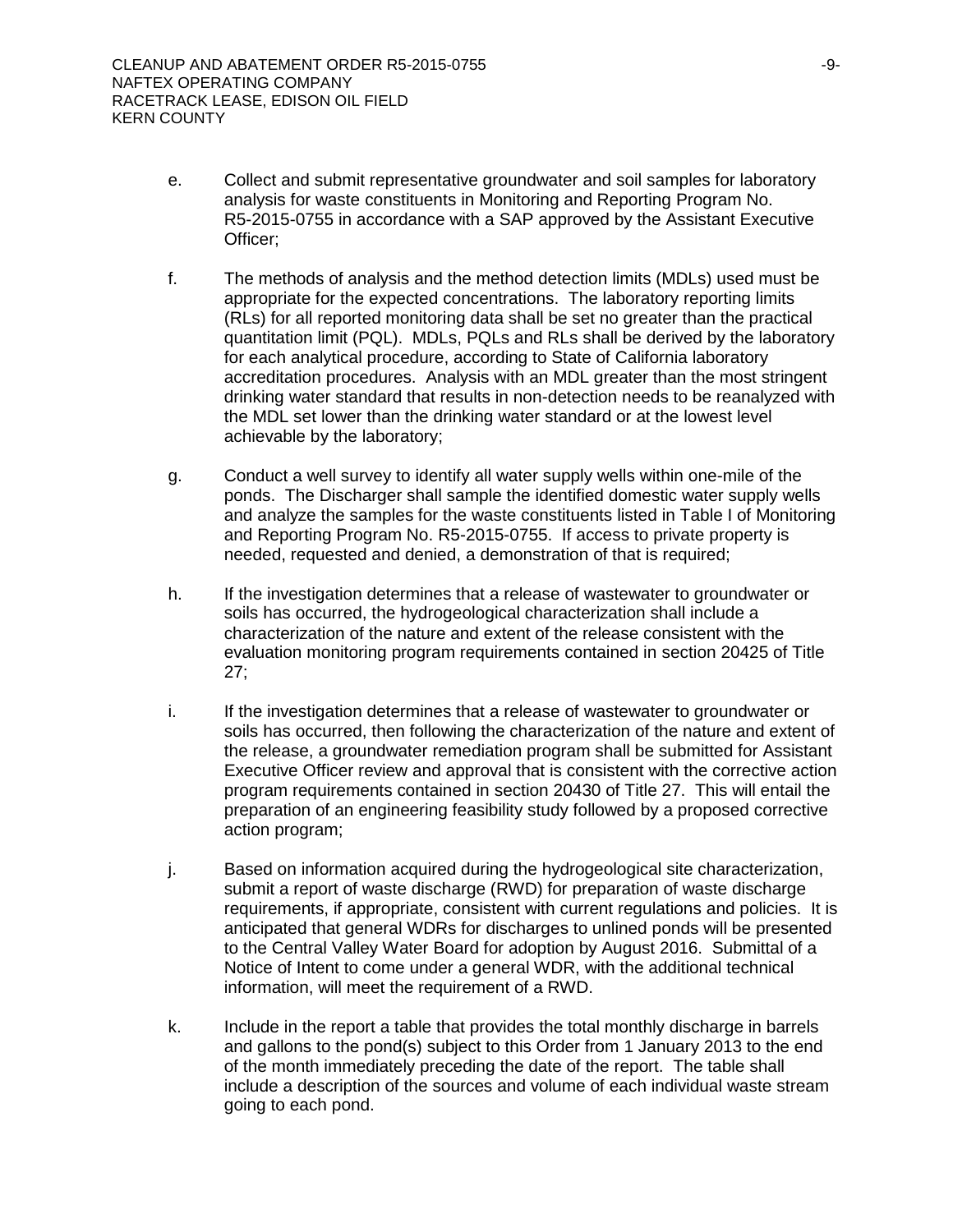- I. Include in the report a calculation of the average monthly discharge of wastes to all three ponds from 1 June 2014 through 1 June 2015;
- m. Include in the report a calculation of the average monthly discharge of wastes to all three ponds from 1 June 2010 through 1 June 2015;
- 2. Beginning **18 March 2016**, or a date approved by the Assistant Executive Officer, and quarterly thereafter until all Work Plan activities are complete, the Discharger shall submit technical reports that provide information to document the Work Plan activities completed to date and to ultimately document that all elements of the Work Plan have been completed. Corrective actions shall be proposed and included in these technical reports when Work Plan activities fail to satisfy any interim or final success criteria.
- 3. The Discharger shall comply with the MRP, which is part of this Order, and any revisions thereto as ordered by the Assistant Executive Officer. The submission dates of selfmonitoring reports shall be no later than the submission date specified in the MRP.
- 4. The Discharger shall comply with the following Discharge Prohibitions;
	- a. The average monthly discharge volume of oil field wastewater to the ponds shall not exceed the average monthly discharge volume calculated in Order 1.m. above.
	- b. The Discharger shall not discharge produced fluids to any location on the Facility other than a permitted injection well, a permitted pond or disposal facility, or the ponds which are the subject of this Order.
	- c. The discharge to land of any fluids, including produced water, from wells that have undergone "well stimulation treatment," as defined by California Code of Regulations, title 14, section 1761 (including hydraulic fracturing, acid fracturing, and acid matrix stimulation) is prohibited.
	- d. The discharge of any fluid associated with the frac-packing process (i.e., emplacement of a filter pack into the well annulus using a pressurized highviscosity fluid that is not a drilling mud and that does not meet the standard of well stimulation) to land is prohibited. The discharge of produced water from wells that have been frac-packed is prohibited, unless the Discharger meets the requirements of Order Requirement No. 5, below.
	- e. Discharge of waste classified as 'hazardous', as defined in the California Code of Regulations, title 23, section 2510 et seq., is prohibited.
- 5. The discharge of produced water from wells that have undergone frac-packing may only be authorized in writing by the Executive Officer following a demonstration by the Discharger that frac-packing fluids are not present in the oil field produced water from the specific well or wells that have been frac-packed.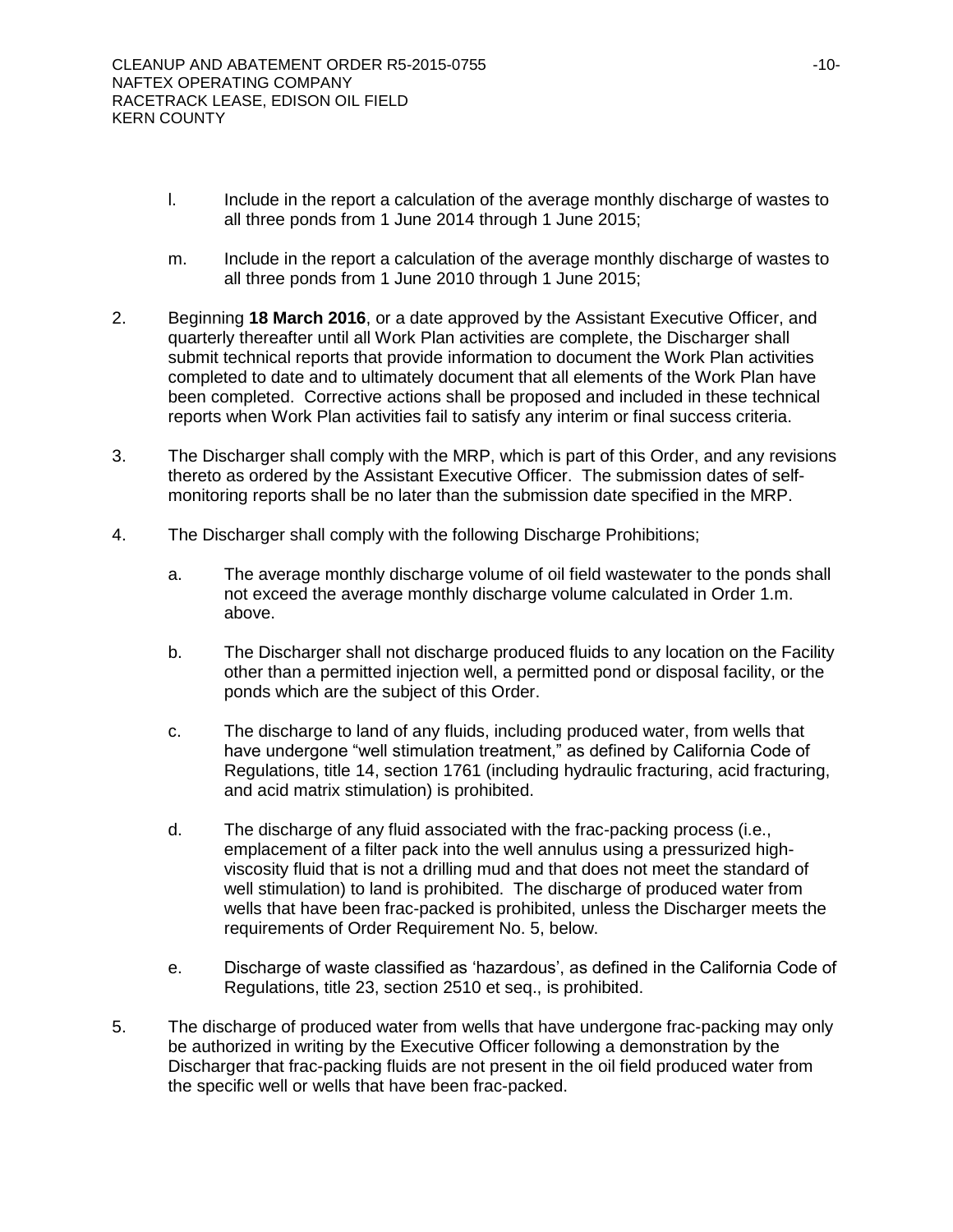- 6. The pond shall either be free of oil or effectively screened and maintained to preclude entry of birds or animals;
- 7. Ponds adjacent to natural drainage courses shall be protected from inundation or washout, or properly closed;
- 8. **All activities in the Work Plan shall be completed** in accordance with time frames included in the Work Plan as approved by the Assistant Executive Officer.
- 9. With each report and work plan required by this Cleanup and Abatement Order, the Discharger shall provide under penalty of perjury under the laws of California a "Certification" statement to the Central Valley Water Board. The "Certification" shall include the following signed statement:

*I* certify under penalty of law that this document and all attachments were *prepared under my direction or supervision in accordance with a system designed to assure that qualified personnel properly gather and evaluate the information submitted. Based on my inquiry of the person or persons who manage the system, or those persons directly responsible for gathering the information, the information submitted is, to the best of my knowledge and belief, true, accurate, and complete. I am aware that there are significant penalties for submitting false information, including the possibility of fine and imprisonment for knowing violations. Pursuant to Water Code section 13350, any person who intentionally or negligently violates a cleanup and abatement order may be liable civilly in an amount which shall not exceed five thousand dollars (\$5,000), but shall not be less than five hundred dollars (\$500), for each day in which the cleanup and abatement order is violated.*

10. If it is determined that discharges from the Facility have impacted the beneficial uses of water, the Discharger can be further required upon notification by the Assistant Executive Officer to provide a replacement water supply or treat the water to allow continued use.

## **NOTIFICATIONS**

- 1. **Applicability**. Requirements established pursuant to Water Code sections 13304 and 13267(b) are enforceable when signed by the Assistant Executive Officer of the Central Valley Water Board.
- 2. **Enforcement Actions.** The Central Valley Water Board reserves its right to take any enforcement action authorized by law for violations, including but not limited to, violations of the terms and conditions of this Cleanup and Abatement Order.
- 3. **Inspection and Entry.** The Discharger shall allow the Central Valley Water Board or State Water Board, and/or their authorized representatives (including an authorized contractor acting as their representative), upon the presentation of credentials and other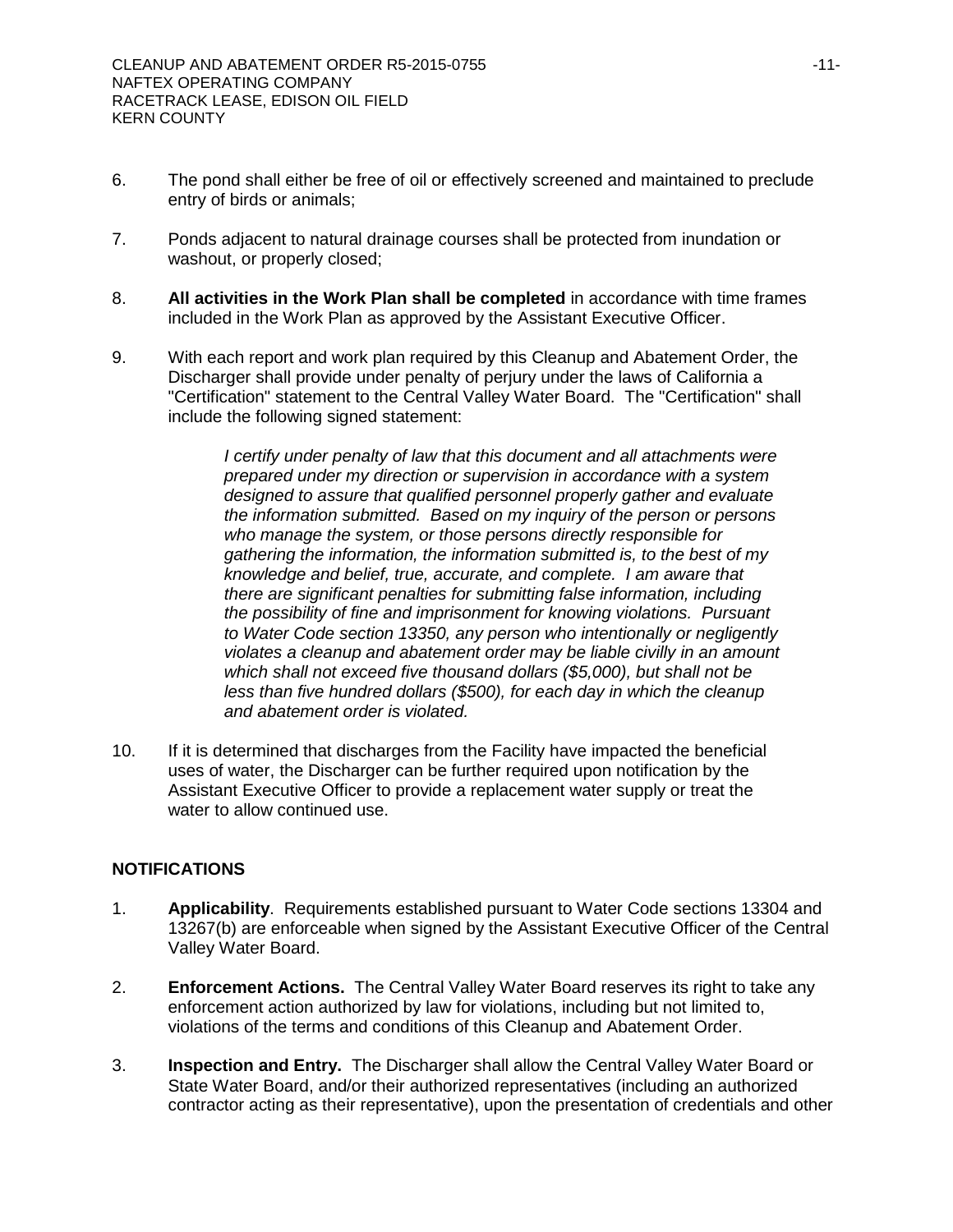documents, as may be required by law, to at reasonable times do the following:

- a. Enter upon the properties;
- b. Access and copy any records related to this Cleanup and Abatement Order;
- c. Inspect and photograph any facilities, equipment, practices, or operations regulated or required by this Cleanup and Abatement Order; and
- d. Sample or monitor any substances or parameters on-site for the purposes of assuring Cleanup and Abatement Order compliance or as otherwise authorized by the Porter-Cologne Water Quality Control Act.
- 4. **Potential Liability.** Pursuant to Water Code section 13350, any person who intentionally or negligently violates a cleanup and abatement order may be liable civilly in an amount which shall not exceed five thousand dollars (\$5,000), but shall not be less than five hundred dollars (\$500), for each day in which the cleanup and abatement order is violated. Pursuant to Water Code section 13268, any person failing or refusing to furnish technical or monitoring program reports as required by section 13267, or falsifying any information provided therein, is guilty of a misdemeanor, and may be liable civilly in an amount which shall not exceed one thousand dollars (\$1,000) for each day in which the violation occurs.
- 5. **Cost Reimbursement.** Pursuant to Water Code section 13304, the Central Valley Water Board is entitled to, and may seek reimbursement for, all reasonable costs it actually incurs to investigate unauthorized discharges of waste and to oversee cleanup of such waste, abatement of the effects thereof, or other remedial action, required by this Cleanup and Abatement Order. The Discharger shall reimburse the State of California for all reasonable costs actually incurred by the Central Valley Water Board to investigate unauthorized discharges of waste and to oversee cleanup of such waste, abatement of the effects thereof, or other remedial action, required by this Cleanup and Abatement Order, according to billing statements prepared from time to time by the State Water Board.
- 6. **Waste Management.** The Discharger shall properly manage, store, treat, and dispose of contaminated soils and groundwater which are extracted or disturbed during the investigation in accordance with applicable federal, state, and local laws and regulations. The storage, handling, treatment, or disposal of soil containing waste constituents and polluted groundwater shall not create conditions of pollution, contamination or nuisance as defined in Water Code section 13050(m). The Discharger shall obtain or apply for coverage under waste discharge requirements or a conditional waiver of waste discharge requirements for any discharge of the waste to (a) land for treatment, storage, or disposal or (b) waters of the State.
- 7. **Requesting Administrative Review by the State Water Board.** Any person aggrieved by an action of the Central Valley Water Board that is subject to review as set forth in Water Code section 13320(a), may petition the State Water Board to review the action. Any petition must be made in accordance with Water Code section 13320 and California Code of Regulations, title 23, section 2050 and following. The State Water Board must receive the petition within thirty (30) days of the date the action was taken, except that if the thirtieth day following the date the action was taken falls on a Saturday, Sunday, or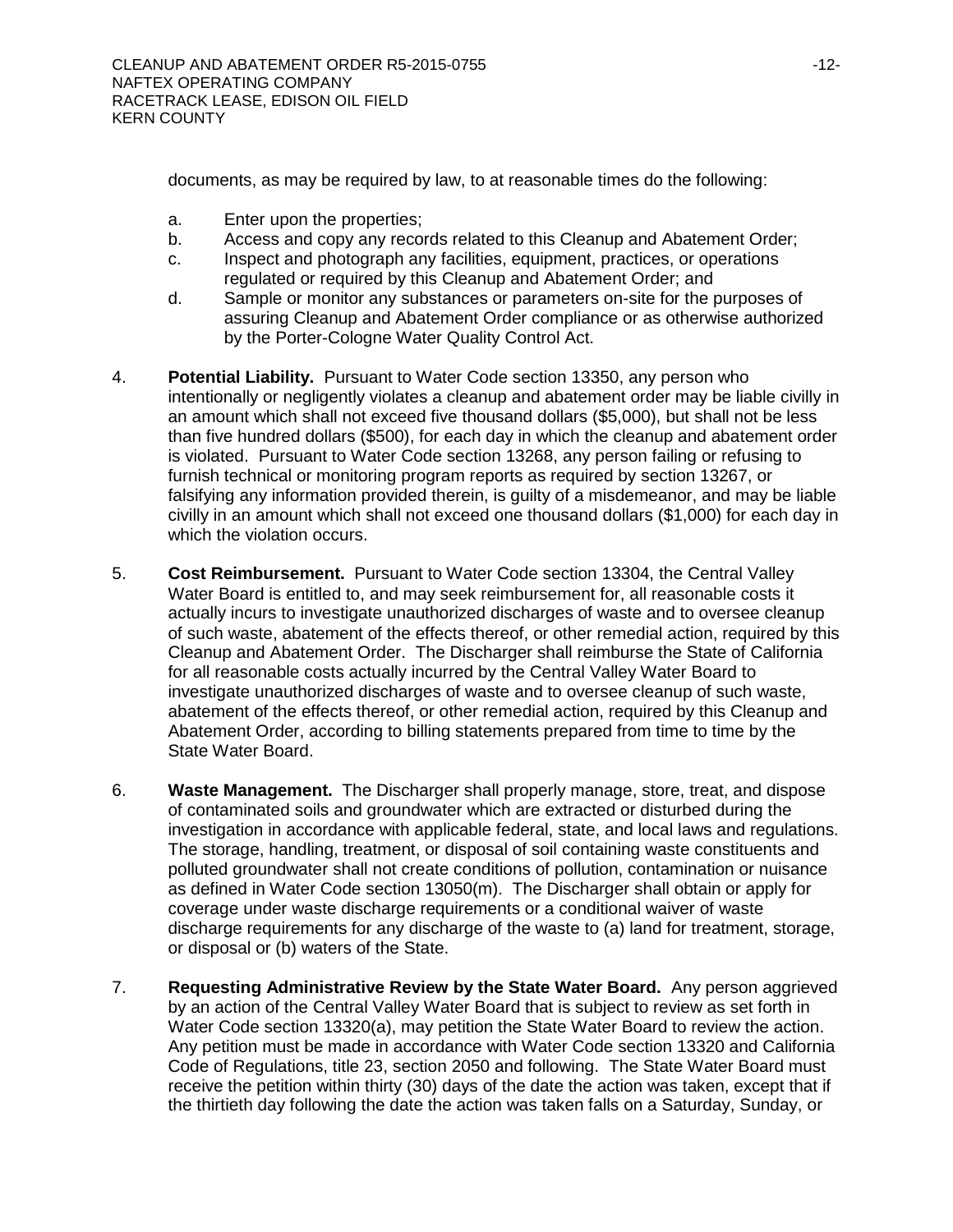state holiday, then the State Water Board must receive the petition by 5:00 p.m. on the next business day. Copies of the laws and regulations applicable to filing petitions may be found on the internet at [http://www.waterboards.ca.gov/public\\_notices/petitions/water\\_quality/index.shtml](http://www.waterboards.ca.gov/public_notices/petitions/water_quality/index.shtml) or will be provided upon request.

- 8. **Modifications.** Any modification to this Cleanup and Abatement Order shall be in writing and approved by the Assistant Executive Officer, including any extensions. Any written extension request by the Discharger shall include justification for the delay.
- 9. **No Limitation of Water Board Authority**. This Cleanup and Abatement Order in no way limits the authority or ability of the Central Valley Water Board to institute additional enforcement actions or to require additional investigation and any necessary cleanup of the property consistent with the Water Code. This Cleanup and Abatement Order may be revised as additional information becomes available.

## **REPORTING REQUIREMENTS**

- 1. **Duty to Use Qualified Professionals.** The Discharger shall provide documentation that plans and reports required under this Cleanup and Abatement Order are prepared under the direction of appropriately qualified professionals. Business and Professions Code sections 6735, 7835, and 7835.1 require that engineering and geologic evaluations and judgments be performed by or under the direction of licensed professionals. The Discharger shall include a statement of qualifications and license numbers, if applicable, of the responsible lead professionals in all plans and reports required under this Cleanup and Abatement Order. The lead professional shall sign and affix their license stamp, as applicable, to the report, plan, or document.
- 2. **Electronic and Paper Media Reporting Requirements.** The Discharger shall comply with the following reporting requirements for all reports and plans (and amendments thereto) required by this Cleanup and Abatement Order:
	- a. The Discharger shall submit one paper and one electronic, searchable Portable Document Format (PDF) copy of all technical reports, monitoring reports, progress reports, and plans required by this Cleanup and Abatement Order. The PDF copy of all the reports shall also be uploaded into the GeoTracker database, as required by Reporting Requirement 2.(d)(iv) below.
	- b. Larger documents shall be divided into separate files at logical places in the report to keep file sizes under 150 megabytes.
	- c. All paper correspondence and documents submitted to the Central Valley Water Board must include the GeoTracker Site Global ID.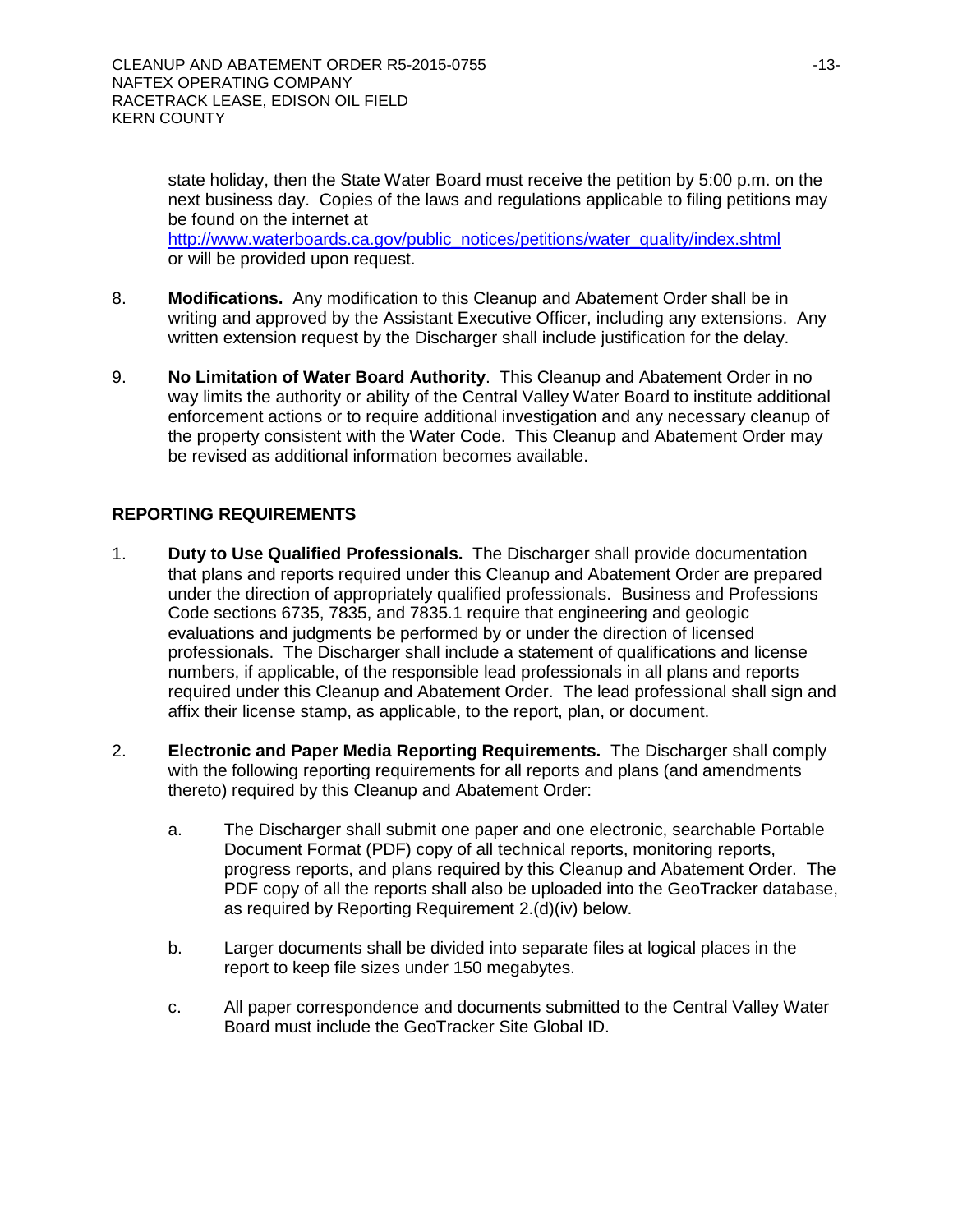d. Electronic Data Submittals to the Central Valley Water Board in compliance with the Cleanup and Abatement Order are required to be submitted electronically via the Internet into the GeoTracker database [http://GeoTracker.waterboards.ca.gov](http://geotracker.waterboards.ca.gov/)

| l Lease     | GeoTracker Site Global ID: |
|-------------|----------------------------|
| l Racetrack | T10000007136               |

The electronic data shall be uploaded on or prior to the regulatory due dates set forth in the Cleanup and Abatement Order or addenda thereto. To comply with these requirements, The Discharger shall upload to the GeoTracker database the following minimum information:

- i. Laboratory Analytical Data: Analytical data (including geochemical data) for all waste, soil, and water samples shall be submitted in Electronic Deliverable Format (EDF), which facilitates the transfer of data from the laboratory to the end user. Waste, soil, and water include analytical results of samples collected from the following locations and devices: surface samples, equipment, monitoring wells, boreholes, gas and vapor wells or other collection devices, groundwater, piezometers, and stockpiles.
- ii. Locational Data: All permanent monitoring locations (monitoring wells, sediment sampling locations, etc.) shall be surveyed with latitude and longitude coordinates in a decimal degree format basin on the North American Datum 1983 ellipsoid, and accurate to within one meter (3 feet).
- iii. Site Map: Site map or maps which display discharge locations, streets bordering the facility, and sampling locations for all waste, soil, and water samples. The site map is a stand-alone document that may be submitted in various electronic formats. A site map must also be uploaded to show the maximum extent of any soil impact and water pollution. An update to the site map may be uploaded at any time.
- iv. Electronic Report: A complete copy (in character searchable PDF) of all work plans, work plan modifications, assessment, cleanup, and monitoring reports including the signed transmittal letters, professional certifications, and all data presented in the reports.
- 3. **Oversight Reimbursement.** The Discharger may be required to reimburse the Central Valley Water Board for reasonable costs associated with oversight of the investigation and remediation of the Site, as provided in Water Code section 13304(c) (1). **By 19 January 2016,** provide the name and address where the invoices shall be sent. Failure to provide a name and address for invoices and/or failure to reimburse the Central Valley Water Board's reasonable oversight costs shall be considered a violation of this Cleanup and Abatement Order.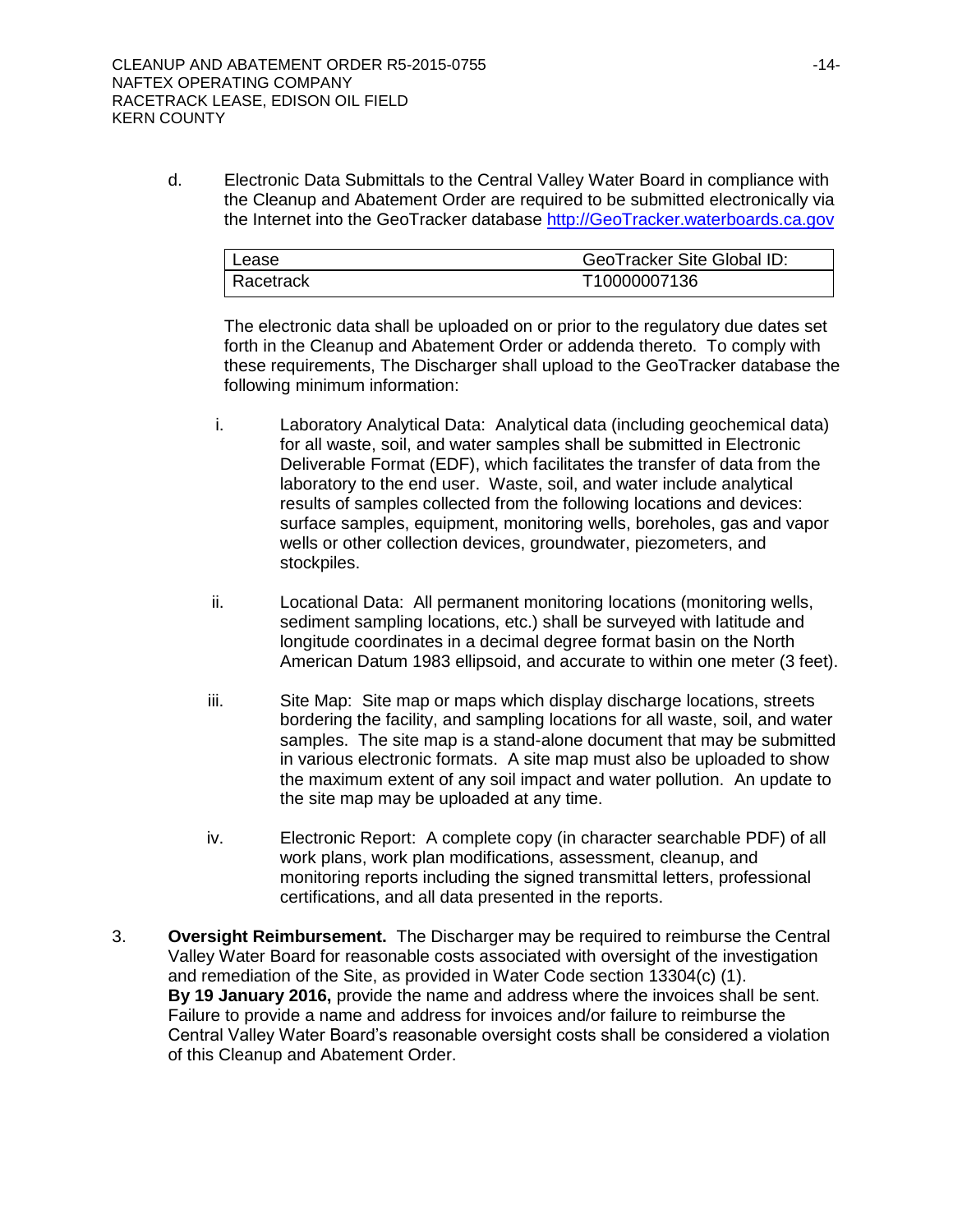- 4. Signatory Requirements. All reports and work plans required under this Cleanup and Abatement Order shall be signed and certified, in accordance with Order Item 9 above, by the Discharger or by a duly authorized representative and submitted to the Central Valley Water Board. A person is a duly authorized representative only if: 1) The authorization is made in writing by The Discharger; and 2) The authorization specifies either an individual or a position having responsibility for the overall operation of the regulated facility or activity. (A duly authorized representative may thus be either a named individual or any individual occupying a named position.)
- 5. All monitoring and technical reports required under this Cleanup and Abatement Order shall be submitted to:

California Regional Water Quality Control Board Central Valley Region 1685 E Street, Suite 200 Fresno, CA 93706 Attn: Ron Holcomb GeoTracker Site Global ID: T10000007136 (EDISON OIL FIELD, RACETRACK LEASE)

FAILURE TO COMPLY WITH THE PROVISIONS OF THIS CLEANUP AND ABATEMENT ORDER MAY SUBJECT YOU TO FURTHER ENFORCEMENT ACTION, INCLUDING BUT NOT LIMITED TO, ASSESSMENT OF CIVIL LIABILITY UNDER SECTIONS 13268 AND 13350 OF THE WATER CODE AND REFERRAL TO THE DISTRICT ATTORNEY OR ATTORNEY GENERAL FOR INJUNCTIVE RELIEF AND CIVIL OR CRIMINAL LIABILITY.

 $W.$  *Oall Hum*<br>Ordered by:  $-60$  -<br>CLAY L. RODGERS, Assistant Executive Officer

12 - 15 - 2015

(Date)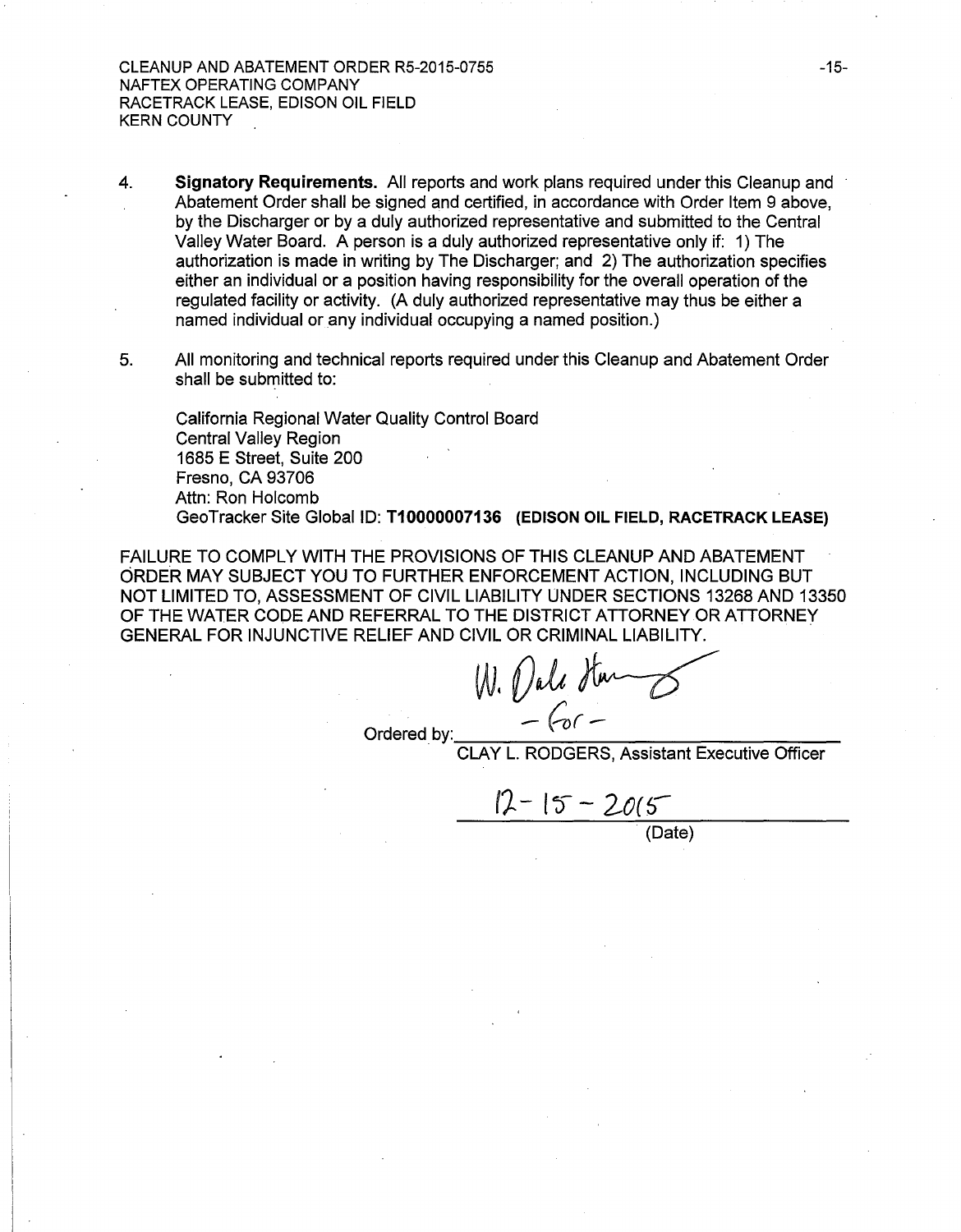### CALIFORNIA REGIONAL WATER QUALITY CONTROL BOARD CENTRAL VALLEY REGION

#### MONITORING AND REPORTING PROGRAM R5-2015-0755 FOR NAFTEX OPERATING COMPANY RACETRACK LEASE EDISON OIL FIELD KERN COUNTY

Compliance with this Monitoring and Reporting Program (MRP) is required pursuant to Water Code section 13267 as ordered by Cleanup and Abatement Order R5-2015-0XXX (the "CAO"). Failure to comply with this program constitutes noncompliance with the CAO and the Water Code, which can result in the imposition of civil liability. All sampling and analyses shall be by United States Environmental Protection Agency (USEPA) approved methods. The test methods chosen for detection of the constituents of concern shall be subject to review and concurrence by the California Regional Water Quality Control Board, Central Valley Region ("Central Valley Water Board").

A complete list of substances which are tested for and reported on by the testing laboratory shall be provided to the Central Valley Water Board. All peaks must be reported. In addition, both the method detection limit (MDL) and the practical quantification limit shall be reported. Detection limits shall equal or be more precise than USEPA methodologies. Analysis with an MDL greater than the most stringent drinking water standard that results in non-detection needs to be reanalyzed with the MDL set lower than the drinking water standard or at the lowest level achievable by the laboratory. Water samples must be analyzed within allowable holding time limits as specified in 40 CFR Part 136. All quality assurance/quality control (QA/QC) samples must be run on the same dates when samples were actually analyzed. Proper chain of custody procedures must be followed and a copy of the completed chain of custody form shall be submitted with the report. All analyses must be performed by a State Water Resources Control Board Division of Drinking Water Program certified laboratory.

The Discharger shall maintain all sampling and analytical results: date, exact place, and time of sampling; dates analyses were performed; analyst's name; analytical techniques used; and results of all analyses. Such records shall be retained for a minimum of three years. This period of retention shall be extended during the course of any unresolved litigation regarding this discharge, or when requested by the Central Valley Water Board.

The Discharger shall provide a list of all chemicals and additives used in the production and processing of oil and the treatment of oil field produced water. This list shall include all chemicals and additives used in any stage of production including, but not limited to, substances injected into production and enhanced oil recovery wells and distribution and collection lines, substances added or applied to produced fluids either prior to or after treatment, and substances added or applied to produced fluids prior to or after being discharged to ponds or the ground surface. The Discharger shall add this list to Table 1 of this MRP under the heading of **Oil Production and Process Chemicals and Additives**. The Discharger shall sample and monitor for these chemicals and additives when conducting the groundwater and wastewater effluent monitoring programs of this MRP.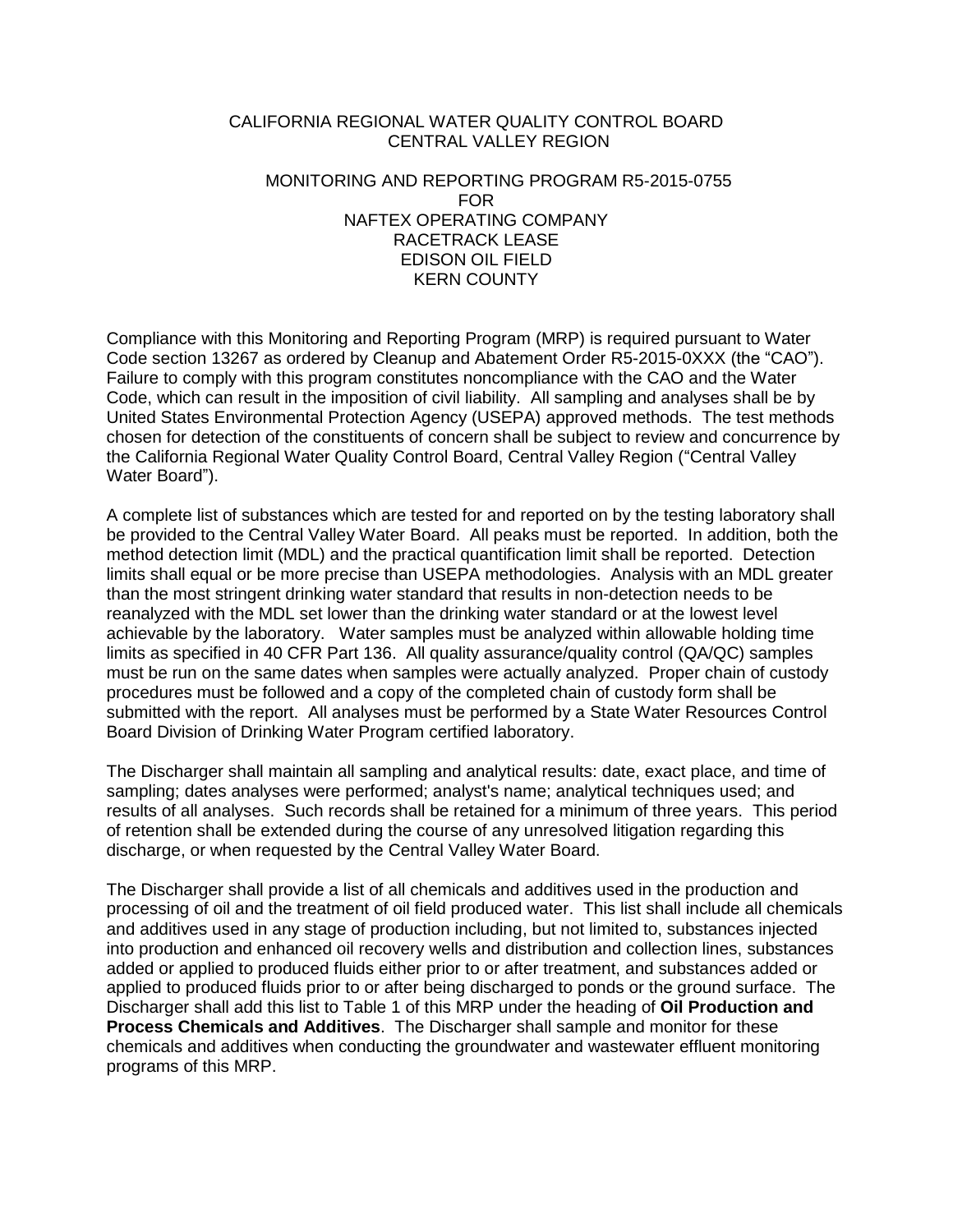#### **GROUNDWATER MONITORING**

The Discharger shall operate and maintain a groundwater monitoring system that complies with the requirements of the CAO and is consistent with the detection monitoring requirements of section 20420 of Title 27, CCR, section 20005 et seq. (Title 27). The monitoring system shall be certified by a California-licensed professional civil engineer or geologist as being consistent with the detection monitoring requirements of Title 27. The Discharger shall revise the groundwater monitoring system (after review and approval by Central Valley Water Board staff) as needed to characterize the groundwater and to delineate the nature and extent of any release of waste constituents due to the operation of the surface impoundments (ponds) that are the subject of the CAO.

Groundwater samples shall be collected quarterly from groundwater monitoring wells and other sampling points established in accordance with the hydrogeological characterization required by the CAO. The collected samples shall be analyzed for the parameters and constituents listed in Table I in accordance with the specified methods and frequencies. The Discharger shall collect, preserve, and transport groundwater samples in accordance with the Sample Collection and Analysis Plan approved by the Assistant Executive Officer.

#### **WASTEWATER MONITORING**

Produced water samples shall be collected quarterly at a point in the system before discharge to the ponds. Time of collection of the sample shall be recorded. The collected produced water samples shall be analyzed for the parameters and constituents listed in Table I in accordance with the specified methods and frequencies. The Discharger shall collect, preserve, and transport produced water samples in accordance with the approved Sample Collection and Analysis Plan.

The Discharger shall record the volume of wastewater discharged to the ponds monthly. The wastewater volumes shall be reported in the quarterly monitoring reports.

#### **FACILITY MONITORING**

Permanent markers shall be in place with calibrations indicating the water level at design capacity and available operational freeboard. The freeboard shall be monitored on all ponds to the nearest tenth of a foot **monthly**.

Annually, prior to the anticipated rainy season, but **no later than 30 September**, the Discharger shall conduct an inspection of the facility. The inspection shall assess repair and maintenance needed for: drainage control systems; slope failure; groundwater monitoring wells, or any change in site conditions that could impair the integrity of the waste management unit or precipitation and drainage control structures; and shall assess preparedness for winter conditions including, but not limited to, erosion and sedimentation control. The Discharger shall take photos of any problems areas before and after repairs. Any necessary construction, maintenance, or repairs shall be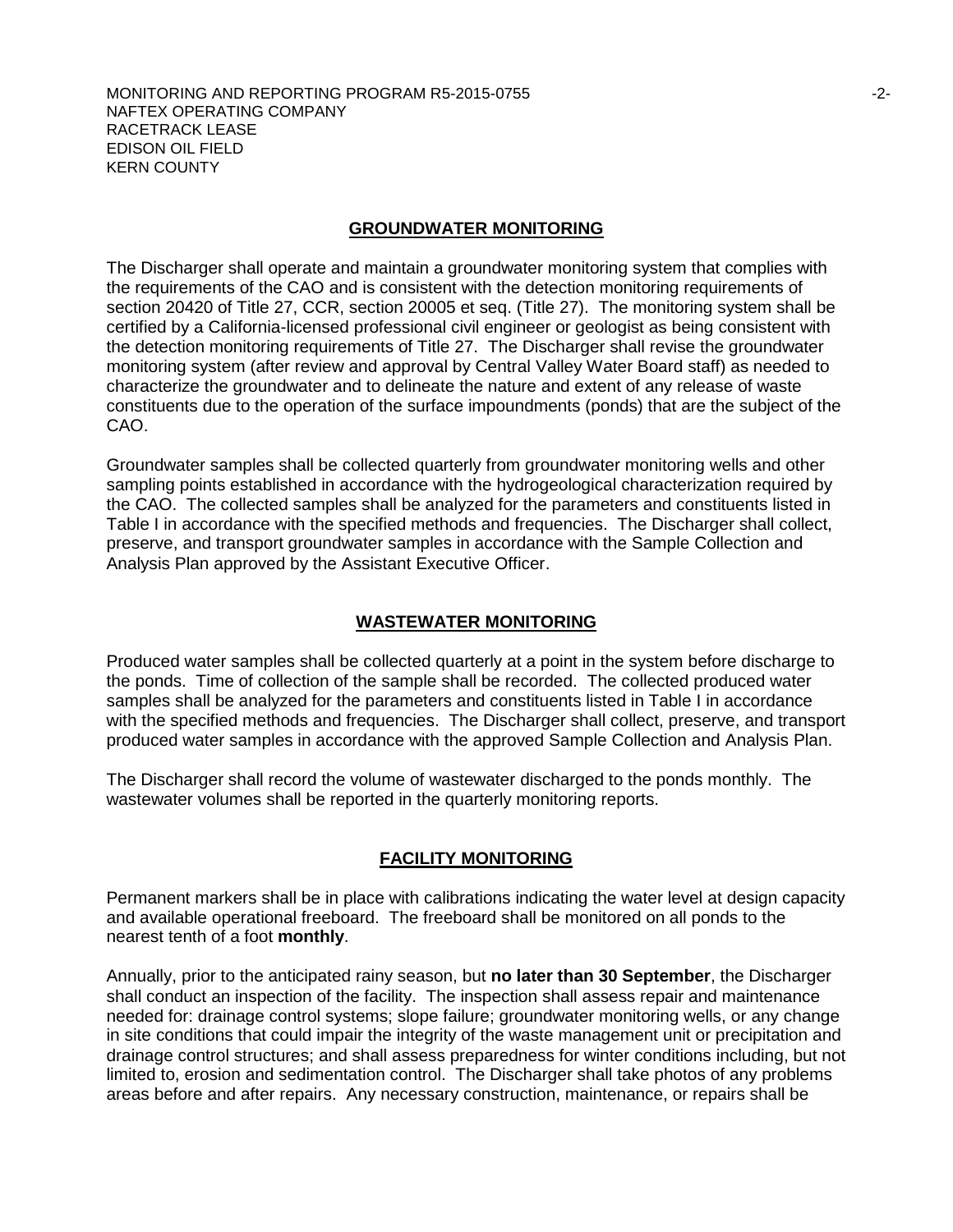#### **completed by 31 October**. Annual facility inspection reporting shall be **submitted by 30 November**.

The Discharger shall inspect all precipitation, diversion, and drainage facilities for damage **within 7 days** following major storm events (e.g., a storm that causes continual runoff for at least one hour) capable of causing flooding, damage, or significant erosion. The Discharger shall take photos of any problem areas before and after repairs. Necessary repairs shall be completed **within 30 days** of the inspection. Notification and reporting requirements for major storm events shall be conducted as required in Reporting Requirements 2. of this MRP.

The Discharger shall monitor and record on-site rainfall data using an automated rainfall gauge. Data shall be used in establishing the severity of storm events and wet seasons for comparison with design parameters used for waste management unit design and conveyance and drainage design. Daily data and on-site observation shall be used for establishing the need for inspection and repairs after major storm events. Rainfall data shall be reported in the quarterly monitoring reports, as required by this MRP.

### **REPORTING REQUIREMENTS**

- 1. The Discharger shall report all monitoring data and information as specified herein. Reports that do not comply with the required format will be **REJECTED** and the Discharger shall be deemed to be in noncompliance with this Monitoring and Reporting Program.
- 2. Quarterly groundwater and wastewater monitoring and remediation system reports shall be submitted to the Central Valley Water Board according to the schedule below.

| <b>Monitoring Period</b> | <b>Report Due</b> |
|--------------------------|-------------------|
| January - March          | April 30          |
| April – June             | July 31           |
| July - September         | October 31        |
| October - December       | January 31        |

Each quarterly report shall include the following minimum information:

- (a) a description and discussion of the sampling event and results, including trends in the concentrations of waste constituents and groundwater elevations in the wells. If there are any deficiencies during the sampling event or if impacts to groundwater extend beyond recent historical boundaries, the report shall include an explanation and/or evaluation and propose options for addressing or correcting the deficiencies;
- (b) field logs that contain, at a minimum, water quality parameters measured before, during, and after purging, method of purging, depth of water, volume of water purged, etc.;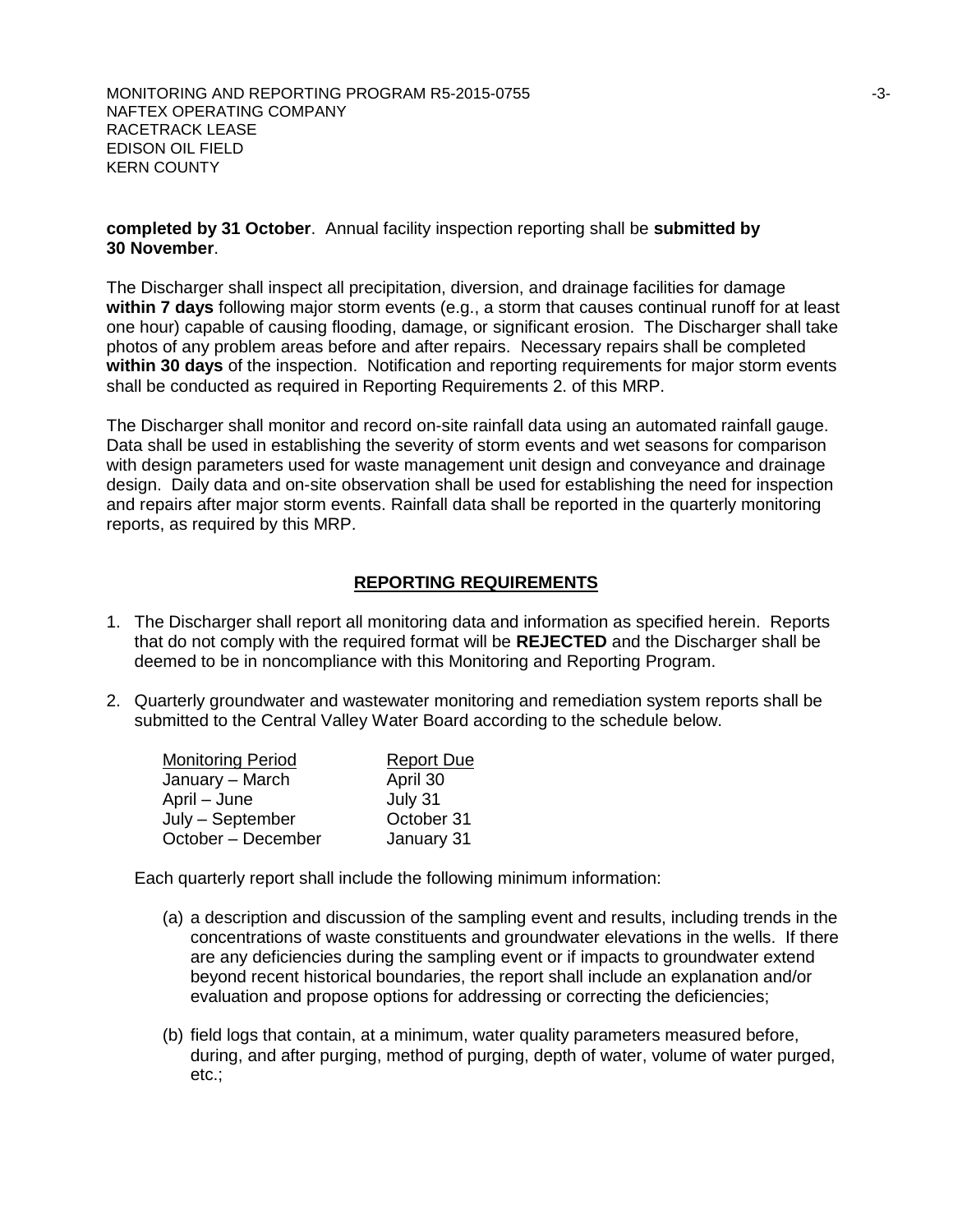- (c) groundwater contour maps for all groundwater zones, if applicable;
- (d) waste constituent isoconcentration maps for all groundwater zones, if applicable;
- (e) a table showing well construction details that shall include, at a minimum, well number, groundwater zone being monitored, measuring point elevation, depth to top and bottom of screen, water level elevation, and depth to water;
- (f) cumulative data tables containing all historical water quality analytical results and depth to groundwater;
- (g) a copy of all laboratory analytical data reports;
- (h) results of any monitoring done more frequently than required at the locations specified in this Monitoring and Reporting Program or at other locations at the site shall be reported to the Central Valley Water Board;
- (i) a summary of any spills/releases that occurred during the quarter and tasks undertaken in response to the spills/releases;
- (j) an update and status on each of the outstanding tasks required by the CAO or Assistant Executive Officer;
- (k) a map showing all wells on the facility and the location of wastewater sampling;
- 3. In reporting the monitoring data, the Discharger shall arrange the data in tabular form so that the date, the constituents, and the concentrations are readily discernible. The data shall be summarized to demonstrate compliance with the requirements. All data shall be submitted in an electronic form acceptable to the Assistant Executive Officer.
- 4. Each quarterly monitoring report shall be submitted as a single document and contain all monitoring data collected at the site including all information cited in the above sections. A hard copy of all required reports or responses shall be submitted by the due date unless otherwise arranged with Central Valley Water Board staff.
- 5. The Discharger shall submit an **annual report by 31 January** of each year for the preceding year. The report can be combined with the Discharger's fourth quarter monitoring report. The report shall contain:
	- (a) Both tabular and graphical summaries of all data obtained during the year;
	- (b) An in-depth evaluation of groundwater conditions at the site including short and longterm trends of the constituents of concern in each area of the site;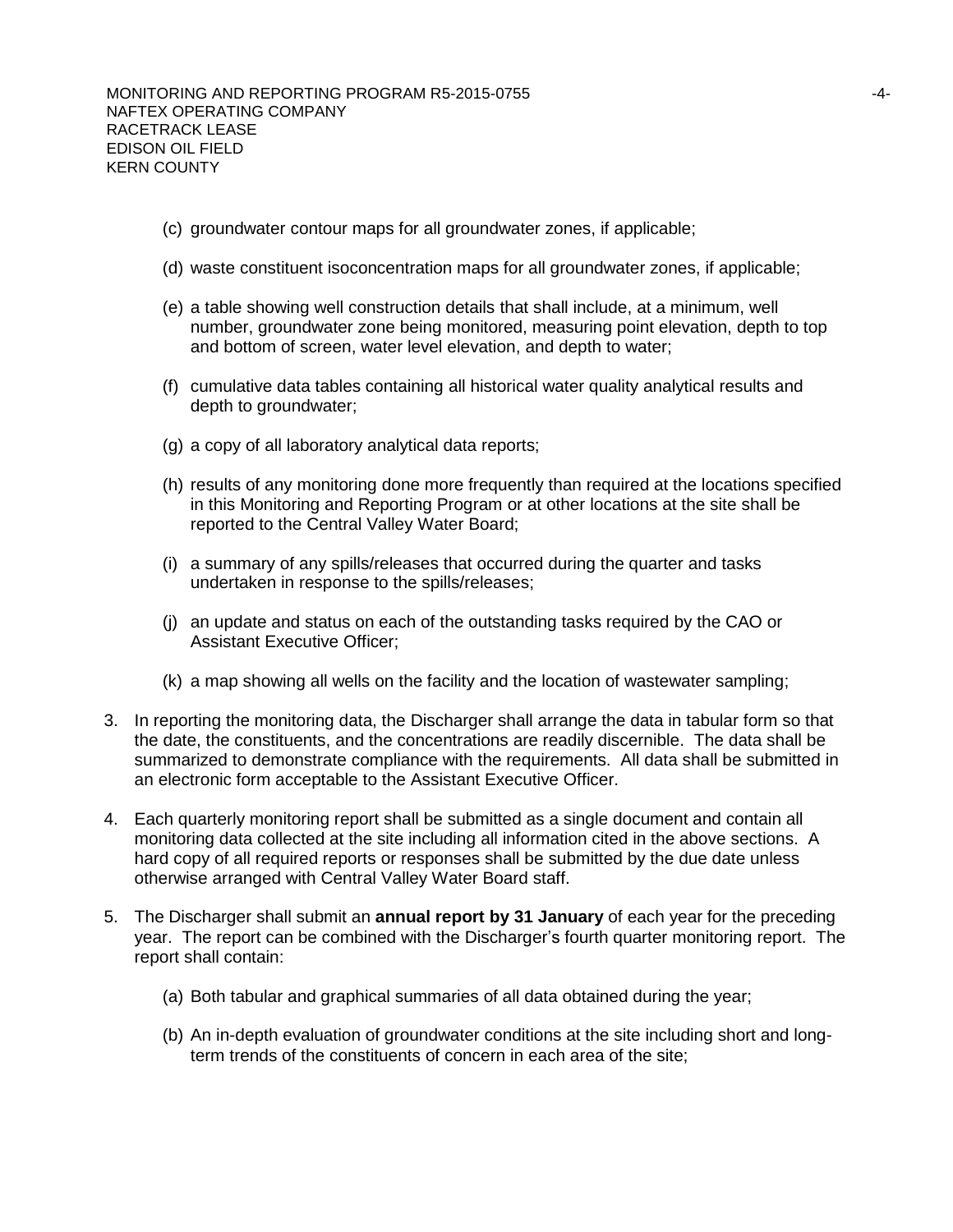- (c) An evaluation of the effectiveness of the groundwater monitoring network in delineating the lateral and vertical extent of impacts to groundwater in all affected areas of the site. This needs to include an identification of any data gaps and potential deficiencies in the monitoring system or reporting program. The report shall include recommendations to address any deficiencies in the monitoring and report program;
- (d) An evaluation of the effectiveness of each of the remediation systems. The evaluation shall include the effectiveness of the systems in remediating impacted groundwater and each of the source areas or suspected source areas. The report shall include recommendations for improving or expanding the systems, if necessary;
- (e) A summary of the performance of each remediation system including the amount and percentage of operating and downtime, and the amount of petroleum hydrocarbons removed, if applicable; and
- (f) A summary of all spills/releases, if any, that occurred during the year, tasks undertaken in response to the spills, the results of the tasks undertaken.
- 6. The Discharger may request that the Assistant Executive Officer change the monitoring frequency or constituents of concern after the first year of monitoring. The request needs to include a demonstration that adequate data has been collected to determine background groundwater conditions and a justification for the change.
- 7. The Discharger shall maintain a data base containing historical and current monitoring data in an electronic form acceptable to the Assistant Executive Officer. The data base shall be updated quarterly and provided to the Central Valley Water Board in electronic format.
- 8. The Discharger shall submit electronic copies of all work plans, reports, analytical results, and groundwater elevation data over the Internet to the State Water Board Geographic Environmental Information Management System database (GeoTracker) at *[http://GeoTracker.swrcb.ca.gov](http://geotracker.swrcb.ca.gov/)*. Electronic submittals shall comply with GeoTracker standards and procedures, as specified on the State Water Board's web site. Uploads to GeoTracker shall be completed on or prior to the due date. In addition, a hardcopy of each document shall be submitted to:

California Regional Water Quality Control Board Central Valley Region 1685 E Street, Suite 200 Fresno, CA 93706 Attn: Ron Holcomb

GeoTracker Site Global ID: **T10000007136 (EDISON OIL FIELD, RACETRACK LEASE)**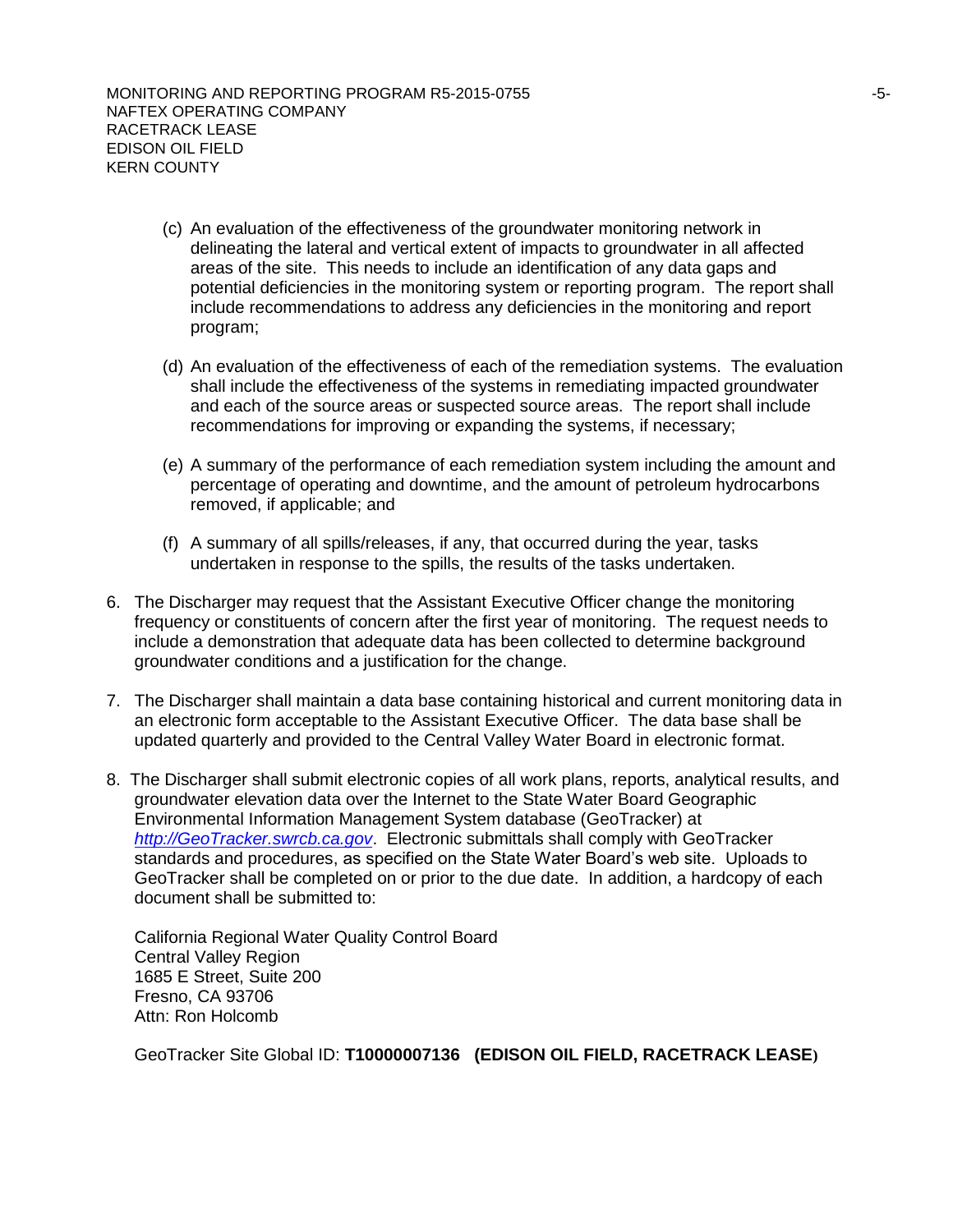#### MONITORING AND REPORTING PROGRAM R5-2015-0755 NAFTEX OPERATING COMPANY RACETRACK LEASE EDISON OIL FIELD KERN COUNTY

9. A transmittal letter explaining the essential points shall accompany each report. At a minimum, the transmittal letter shall identify any violations found since the last report was submitted, and if the violations were corrected. If no violations have occurred since the last submittal, this shall be stated in the transmittal letter. The transmittal letter shall also state that a discussion of any violations found since the last report was submitted, and a description of the actions taken or planned for correcting those violations, including any references to previously submitted time schedules, is contained in the accompanying report. The transmittal letter shall contain a statement identical to that required by the CAO by the Discharger, or the Discharger's authorized agent, under penalty of perjury, that to the best of the signer's knowledge the report is true, accurate, and complete.

The Discharger shall implement the above monitoring program on the effective date of this Program.

WO~fi~ \_. *(or* - ·

Ordered by:<br>CLAY L. RODGERS, Assistant Executive Officer

 $12 - 15 - 2015$ 

Date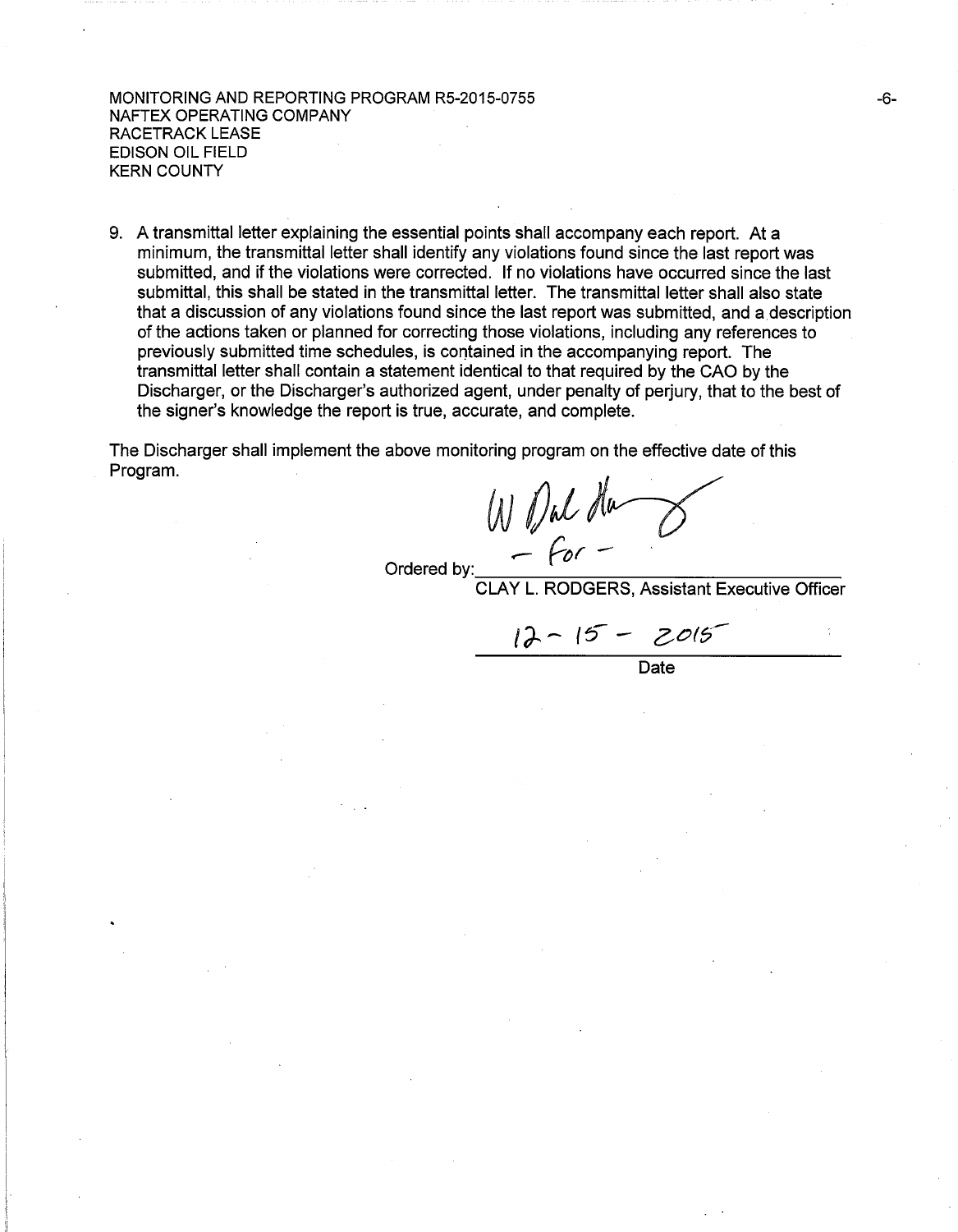| Table 1 - Wastewater and Groundwater Monitoring                                                                                                                                                                                                                           |                                                                                      |                                                                                                                                             |                                                                                                 |                                                                                                                                             |
|---------------------------------------------------------------------------------------------------------------------------------------------------------------------------------------------------------------------------------------------------------------------------|--------------------------------------------------------------------------------------|---------------------------------------------------------------------------------------------------------------------------------------------|-------------------------------------------------------------------------------------------------|---------------------------------------------------------------------------------------------------------------------------------------------|
| <b>Parameters</b>                                                                                                                                                                                                                                                         | <b>Units</b>                                                                         | <b>Monitoring</b><br><b>Frequency</b>                                                                                                       | <b>US EPA</b><br>or other<br><b>Method</b>                                                      | <b>Reporting</b><br><b>Frequency</b>                                                                                                        |
| <b>Groundwater Elevation</b>                                                                                                                                                                                                                                              | feet &<br>hundredths,<br>MSL <sup>1</sup>                                            | Quarterly                                                                                                                                   |                                                                                                 | Quarterly                                                                                                                                   |
| <b>Field Parameters</b>                                                                                                                                                                                                                                                   |                                                                                      |                                                                                                                                             |                                                                                                 |                                                                                                                                             |
| Temperature<br><b>Electrical Conductivity</b><br>рH                                                                                                                                                                                                                       | $^{\circ}F^2$<br>$\mu$ mhos/cm <sup>3</sup><br>pH units                              | Quarterly<br>Quarterly<br>Quarterly                                                                                                         |                                                                                                 | Quarterly<br>Quarterly<br>Quarterly                                                                                                         |
| <b>Monitoring Parameters</b>                                                                                                                                                                                                                                              |                                                                                      |                                                                                                                                             |                                                                                                 |                                                                                                                                             |
| <b>Total Dissolved Solids (TDS)</b><br><b>Electrical Conductivity</b><br>Boron, dissolved                                                                                                                                                                                 | mg/L <sup>4</sup><br>umhos/cm<br>mg/L                                                | Quarterly<br>Quarterly<br>Quarterly                                                                                                         | 160.1<br>120.1<br>6010B                                                                         | Quarterly<br>Quarterly<br>Quarterly                                                                                                         |
| <b>Oil Production and Process</b><br><b>Chemicals and Additives</b>                                                                                                                                                                                                       | $\mu$ g/L                                                                            | Quarterly                                                                                                                                   | As Appropriate <sup>6</sup>                                                                     | Quarterly                                                                                                                                   |
| <b>Standard Minerals</b>                                                                                                                                                                                                                                                  |                                                                                      |                                                                                                                                             |                                                                                                 |                                                                                                                                             |
| Alkalinity as CaCO3<br><b>Bicarbonate Alkalinity as CaCO3</b><br>Carbonate Alkalinity as CaCO3<br>Hydroxide Alkalinity as CaCO3<br>Sulfate, dissolved<br>Nitrate-N, dissolved<br>Calcium, dissolved<br>Magnesium, dissolved<br>Sodium, dissolved<br>Potassium<br>Chloride | mg/L<br>mg/L<br>mg/L<br>mg/L<br>mg/L<br>mg/L<br>mg/L<br>mg/L<br>mg/L<br>mg/L<br>mg/L | Quarterly<br>Quarterly<br>Quarterly<br>Quarterly<br>Quarterly<br>Quarterly<br>Quarterly<br>Quarterly<br>Quarterly<br>Quarterly<br>Quarterly | 310.1<br>310.1<br>310.1<br>310.1<br>300.0<br>300.0<br>6010B<br>6010B<br>6010B<br>6010B<br>300.0 | Quarterly<br>Quarterly<br>Quarterly<br>Quarterly<br>Quarterly<br>Quarterly<br>Quarterly<br>Quarterly<br>Quarterly<br>Quarterly<br>Quarterly |
| PAHS <sup>7</sup>                                                                                                                                                                                                                                                         | $\mu$ g/L $^8$                                                                       | Quarterly                                                                                                                                   | 8270                                                                                            | Quarterly                                                                                                                                   |
| <b>Total Petroleum Hydrocarbons</b><br>(TPH)                                                                                                                                                                                                                              | $\mu$ g/L                                                                            | Quarterly                                                                                                                                   | 418.1                                                                                           | Quarterly                                                                                                                                   |
| <b>Volatile Organic Compounds</b><br><b>Full Scan</b>                                                                                                                                                                                                                     | $\mu$ g/L                                                                            | Quarterly                                                                                                                                   | 8260B                                                                                           | Quarterly                                                                                                                                   |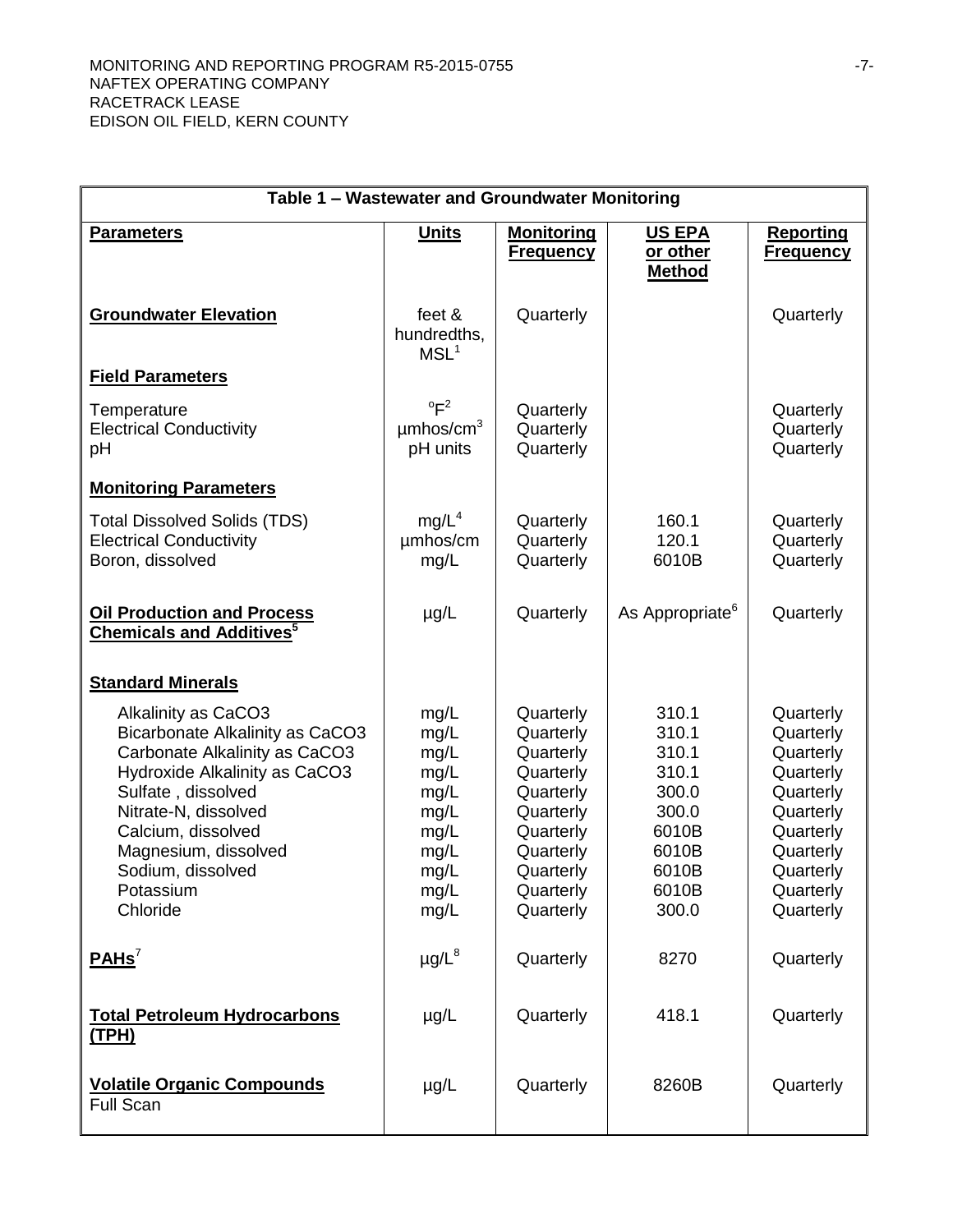| Table 1 - Wastewater and Groundwater Monitoring                                                                      |                                  |                                                  |                                                            |                                                  |
|----------------------------------------------------------------------------------------------------------------------|----------------------------------|--------------------------------------------------|------------------------------------------------------------|--------------------------------------------------|
| <b>Parameters</b>                                                                                                    | <b>Units</b>                     | <b>Monitoring</b><br><b>Frequency</b>            | <b>US EPA</b><br>or other<br><b>Method</b>                 | <b>Reporting</b><br><b>Frequency</b>             |
| <b>Stable Isotopes</b><br>Oxygen $(^{18}O)$<br>Deuterium (Hydrogen 2, <sup>2</sup> H, or D)                          | $pCi/L^9$<br>pCi/L               | Quarterly<br>Quarterly                           | 900.0<br>900.0                                             | Quarterly<br>Quarterly                           |
| <b>Radionuclides</b><br>Radium-226<br>Radium-228<br>Gross Alpha particle<br>(excluding radon and uranium)<br>Uranium | pCi/L<br>pCi/L<br>pCi/L<br>pCi/L | Quarterly<br>Quarterly<br>Quarterly<br>Quarterly | SM <sup>10</sup> 7500-Ra<br>SM 7500-Ra<br>SM 7110<br>200.8 | Quarterly<br>Quarterly<br>Quarterly<br>Quarterly |
| <b>Constituents of Concern</b>                                                                                       |                                  |                                                  |                                                            |                                                  |
| Lithium                                                                                                              | mg/L                             | Quarterly                                        | 200.7                                                      | Quarterly                                        |
| Strontium                                                                                                            | mg/L                             | Quarterly                                        | 200.7                                                      | Quarterly                                        |
| Iron<br>Manganese                                                                                                    | mg/L<br>mg/L                     | Quarterly<br>Quarterly                           | 200.8<br>200.8                                             | Quarterly<br>Quarterly                           |
| Antimony                                                                                                             | mg/L                             | Quarterly                                        | 200.8                                                      | Quarterly                                        |
| Arsenic                                                                                                              | mg/L                             | Quarterly                                        | 200.8                                                      | Quarterly                                        |
| <b>Barium</b>                                                                                                        | mg/L                             | Quarterly                                        | 200.8                                                      | Quarterly                                        |
| Beryllium                                                                                                            | mg/L                             | Quarterly                                        | 200.8                                                      | Quarterly                                        |
| Cadmium                                                                                                              | mg/L                             | Quarterly                                        | 200.8                                                      | Quarterly                                        |
| Chromium (total)                                                                                                     | mg/L                             | Quarterly                                        | 200.8                                                      | Quarterly                                        |
| Chromium (hexavalent)                                                                                                | mg/L                             | Quarterly                                        | 7196A                                                      | Quarterly                                        |
| Cobalt                                                                                                               | mg/L                             | Quarterly                                        | 200.8                                                      | Quarterly                                        |
| Copper                                                                                                               | mg/L                             | Quarterly                                        | 200.8                                                      | Quarterly                                        |
| Lead                                                                                                                 | mg/L                             | Quarterly                                        | 200.8                                                      | Quarterly                                        |
| Mercury                                                                                                              | mg/L                             | Quarterly                                        | 7470A                                                      | Quarterly                                        |